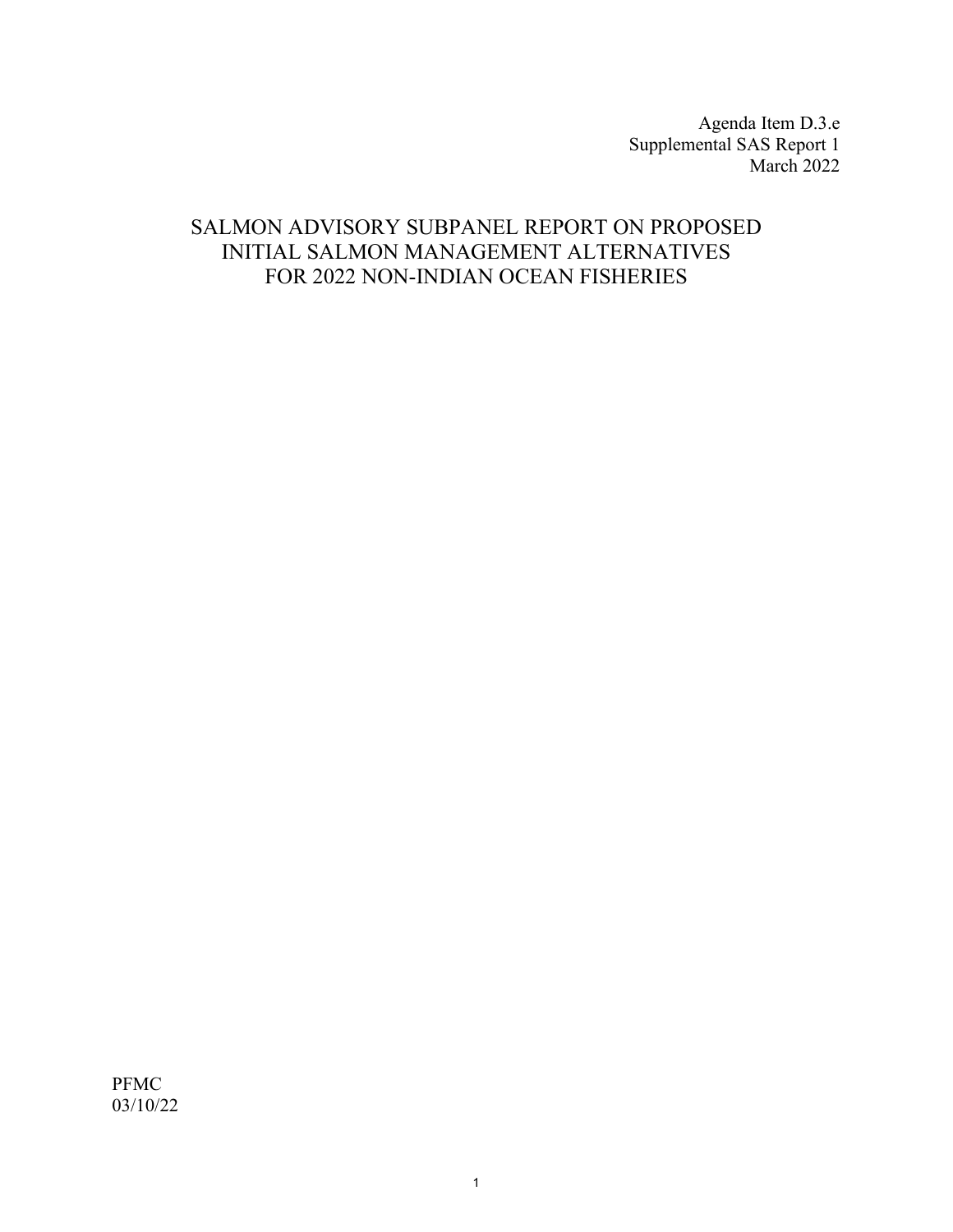| TABLE 1. 2022 Commercial troll management Alternatives for non-Indian ocean salmon fisheries – SAS Proposed. (Page 1 of 14)<br>Wednesday, March 09, 2022,9:45 PM                                                                                                                                                                                                                                                                                                                                                                                                            |                                                                                                                                                                                                                                                                                         |                                                                                                                                                                                                                                                                                  |  |  |
|-----------------------------------------------------------------------------------------------------------------------------------------------------------------------------------------------------------------------------------------------------------------------------------------------------------------------------------------------------------------------------------------------------------------------------------------------------------------------------------------------------------------------------------------------------------------------------|-----------------------------------------------------------------------------------------------------------------------------------------------------------------------------------------------------------------------------------------------------------------------------------------|----------------------------------------------------------------------------------------------------------------------------------------------------------------------------------------------------------------------------------------------------------------------------------|--|--|
| A. SEASON ALTERNATIVE DESCRIPTIONS                                                                                                                                                                                                                                                                                                                                                                                                                                                                                                                                          |                                                                                                                                                                                                                                                                                         |                                                                                                                                                                                                                                                                                  |  |  |
| <b>ALTERNATIVE I</b><br>ALTERNATIVE II<br>ALTERNATIVE III                                                                                                                                                                                                                                                                                                                                                                                                                                                                                                                   |                                                                                                                                                                                                                                                                                         |                                                                                                                                                                                                                                                                                  |  |  |
| <b>North of Cape Falcon</b>                                                                                                                                                                                                                                                                                                                                                                                                                                                                                                                                                 | <b>North of Cape Falcon</b>                                                                                                                                                                                                                                                             | North of Cape Falcon                                                                                                                                                                                                                                                             |  |  |
| <b>Supplemental Management Information</b>                                                                                                                                                                                                                                                                                                                                                                                                                                                                                                                                  | <b>Supplemental Management Information</b>                                                                                                                                                                                                                                              | <b>Supplemental Management Information</b>                                                                                                                                                                                                                                       |  |  |
| Model #: Coho-22xx, Chinook xx22                                                                                                                                                                                                                                                                                                                                                                                                                                                                                                                                            | Model #: Coho-22xx, Chinook xx22                                                                                                                                                                                                                                                        | Model #: Coho-22xx, Chinook xx22                                                                                                                                                                                                                                                 |  |  |
| 1. Overall non-Indian TAC: 65,000 Chinook and 210,000<br>coho marked with a healed adipose fin clip (marked).<br>2. Non-Indian commercial troll TAC: 32,500 Chinook and<br>33,600 marked coho.<br>3. Trade: May be considered at the April Council meeting.<br>4. Overall Chinook and/or coho TACs may need to be<br>reduced or fisheries adjusted to meet NMFS ESA<br>guidance, FMP requirements, upon conclusion of<br>negotiations in the North of Falcon forum, or upon<br>receipt of preseason catch and abundance expectations<br>for Canadian and Alaskan fisheries. | 1. Overall non-Indian TAC: 60,000 Chinook and 185,000<br>coho marked with a healed adipose fin clip (marked).<br>2. Non-Indian commercial troll TAC: 30,000 Chinook and<br>29,600 marked coho.<br>3. Trade: May be considered at the April Council meeting.<br>4. Same as Alternative 1 | 1. Overall non-Indian TAC: 55,000 Chinook and 160,000<br>coho marked with a healed adipose fin clip (marked).<br>2. Non-Indian commercial troll TAC: 27,500 Chinook and<br>25.600 coho.<br>3. Trade: May be considered at the April Council meeting.<br>4. Same as Alternative 1 |  |  |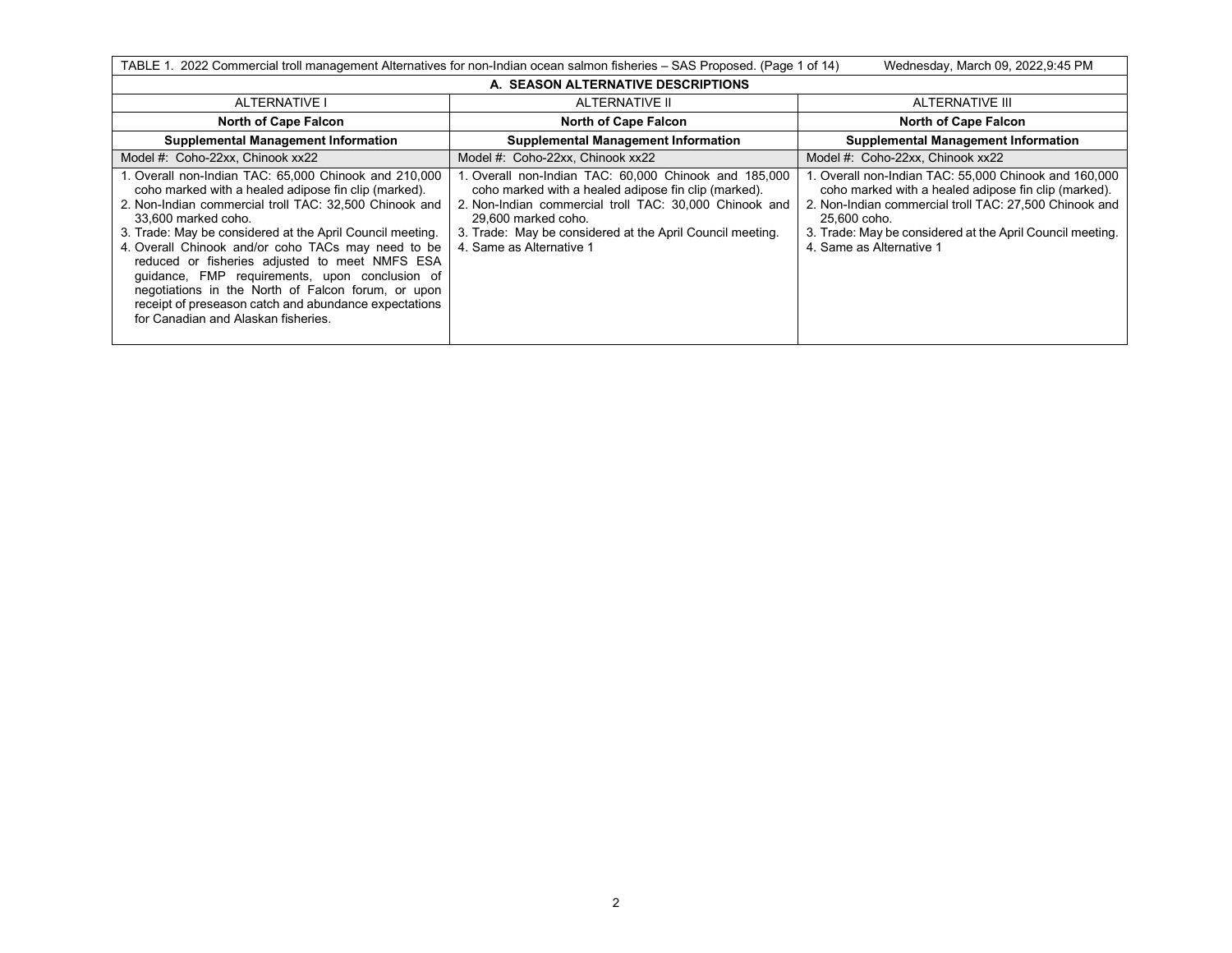| TABLE 1. 2022 Commercial troll management Alternatives for non-Indian ocean salmon fisheries – SAS Proposed. (Page 2 of 14)<br>Wednesday, March 09, 2022,9:45 PM                                                                                                                                                                                                                                                                               |                                                                                                                                                                                                                                                                                            |                                                                                                                                                                                                                                                                                            |  |
|------------------------------------------------------------------------------------------------------------------------------------------------------------------------------------------------------------------------------------------------------------------------------------------------------------------------------------------------------------------------------------------------------------------------------------------------|--------------------------------------------------------------------------------------------------------------------------------------------------------------------------------------------------------------------------------------------------------------------------------------------|--------------------------------------------------------------------------------------------------------------------------------------------------------------------------------------------------------------------------------------------------------------------------------------------|--|
| A. SEASON ALTERNATIVE DESCRIPTIONS                                                                                                                                                                                                                                                                                                                                                                                                             |                                                                                                                                                                                                                                                                                            |                                                                                                                                                                                                                                                                                            |  |
| <b>ALTERNATIVE I</b>                                                                                                                                                                                                                                                                                                                                                                                                                           | <b>ALTERNATIVE II</b>                                                                                                                                                                                                                                                                      | <b>ALTERNATIVE III</b>                                                                                                                                                                                                                                                                     |  |
| <b>North of Cape Falcon</b>                                                                                                                                                                                                                                                                                                                                                                                                                    | <b>North of Cape Falcon</b>                                                                                                                                                                                                                                                                | <b>North of Cape Falcon</b>                                                                                                                                                                                                                                                                |  |
| <b>Supplemental Management Information</b>                                                                                                                                                                                                                                                                                                                                                                                                     | <b>Supplemental Management Information</b>                                                                                                                                                                                                                                                 | <b>Supplemental Management Information</b>                                                                                                                                                                                                                                                 |  |
| Model #: Coho-22xx, Chinook xx22                                                                                                                                                                                                                                                                                                                                                                                                               | Model #: Coho-22xx, Chinook xx22                                                                                                                                                                                                                                                           | Model #: Coho-22xx, Chinook xx22                                                                                                                                                                                                                                                           |  |
| U.S./Canada Border to Cape Falcon<br>• May 1-11<br>In the area between the U.S./Canada border and the Queets<br>River the landing and possession limit is 100 Chinook per<br>vessel per open period (C.1, C.6).                                                                                                                                                                                                                                | U.S./Canada Border to Cape Falcon<br>• May 1-15. See 2021 management measures, which are<br>subject to inseason action and the 2022 season described<br>below.                                                                                                                             | U.S./Canada Border to Cape Falcon<br>• May 1-15. See 2021 management measures, which are<br>subject to inseason action. and the 2022 season<br>described below.                                                                                                                            |  |
| In the area between Leadbetter Pt. and Cape Falcon the<br>landing and possession limit is 100 Chinook per vessel per<br>open period (C.1, C.6).                                                                                                                                                                                                                                                                                                |                                                                                                                                                                                                                                                                                            |                                                                                                                                                                                                                                                                                            |  |
| • May 12 through the earlier of June 29, or 21,500 Chinook.<br>No more than 7,210 of which may be caught in the area<br>between the U.S./Canada border and the Queets River,<br>and no more than 5,790 of which may be caught in the<br>area between Leadbetter Pt. and Cape Falcon (C.8).                                                                                                                                                     | • May 16 through the earlier of June 29, or 15,000 Chinook.<br>No more than 5,030 of which may be caught in the area<br>between the U.S./Canada border and the Queets River,<br>and no more than 4,040 of which may be caught in the<br>area between Leadbetter Pt. and Cape Falcon (C.8). | • May 16 through the earlier of June 29, or 16,500 Chinook.<br>No more than 5,540 of which may be caught in the area<br>between the U.S./Canada border and the Queets River,<br>and no more than 4,440 of which may be caught in the<br>area between Leadbetter Pt. and Cape Falcon (C.8). |  |
| Open seven days per week (C.1).                                                                                                                                                                                                                                                                                                                                                                                                                | Same as Alternative 1                                                                                                                                                                                                                                                                      | Open five days per week (Fri.-Tues.) (C.1).                                                                                                                                                                                                                                                |  |
| In the area between the U.S./Canada border and the Queets<br>River the landing and possession limit is 75 Chinook per<br>vessel per landing week (Thurs.-Wed.) (C.1, C.6).                                                                                                                                                                                                                                                                     | In the area between the U.S./Canada border and the Queets<br>River, the landing and possession limit is 60 Chinook per<br>vessel per landing week (Thurs.-Wed.) (C.1, C.6).                                                                                                                | In the area between the U.S./Canada border and the Queets<br>River, the landing and possession limit is 50 Chinook per<br>vessel per open period (Fri.-Tues.) (C.1, C.6).                                                                                                                  |  |
| In the area between Leadbetter Pt. and Cape Falcon the<br>landing and possession limit is 75 Chinook per vessel per<br>landing week (Thurs.-Wed.) (C.1, C.6).                                                                                                                                                                                                                                                                                  | In the area between Leadbetter Pt. and Cape Falcon landing<br>and possession limit of 60 Chinook per vessel per landing<br>week (Thurs.-Wed.) (C.1, C.6).                                                                                                                                  | In the area between Leadbetter Pt. and Cape Falcon the<br>landing and possession limit is 50 Chinook per vessel per<br>open period (Fri-Tues.) (C.1, C.6).                                                                                                                                 |  |
| All salmon, except coho (C.4, C.7). Chinook minimum size<br>limit of 27 inches total length (B). See compliance<br>requirements (C.1) and gear restrictions and definitions (C.2,<br>$C.3$ ).                                                                                                                                                                                                                                                  | Same as Alternative 1                                                                                                                                                                                                                                                                      | Same as Alternative 1                                                                                                                                                                                                                                                                      |  |
| When it is estimated that approximately 50% of the overall<br>Chinook quota or any Chinook subarea guideline has been<br>landed, inseason action may be considered to ensure the<br>quota and subarea guidelines are not exceeded.                                                                                                                                                                                                             | Same as Alternative 1                                                                                                                                                                                                                                                                      | Same as Alternative 1                                                                                                                                                                                                                                                                      |  |
| In 2023, the season will open May 1 consistent with all<br>preseason regulations in place in this area and subareas<br>during May 16-June 30, 2022, including subarea salmon<br>guidelines and quotas and weekly vessel limits except as<br>described below for vessels fishing or in possession of<br>salmon north of Leadbetter Point. This opening could be<br>modified following Council review at its March and/or April<br>2023 meetings | In 2023, same as Alternative 1.                                                                                                                                                                                                                                                            | In 2023, same as Alternative 1.                                                                                                                                                                                                                                                            |  |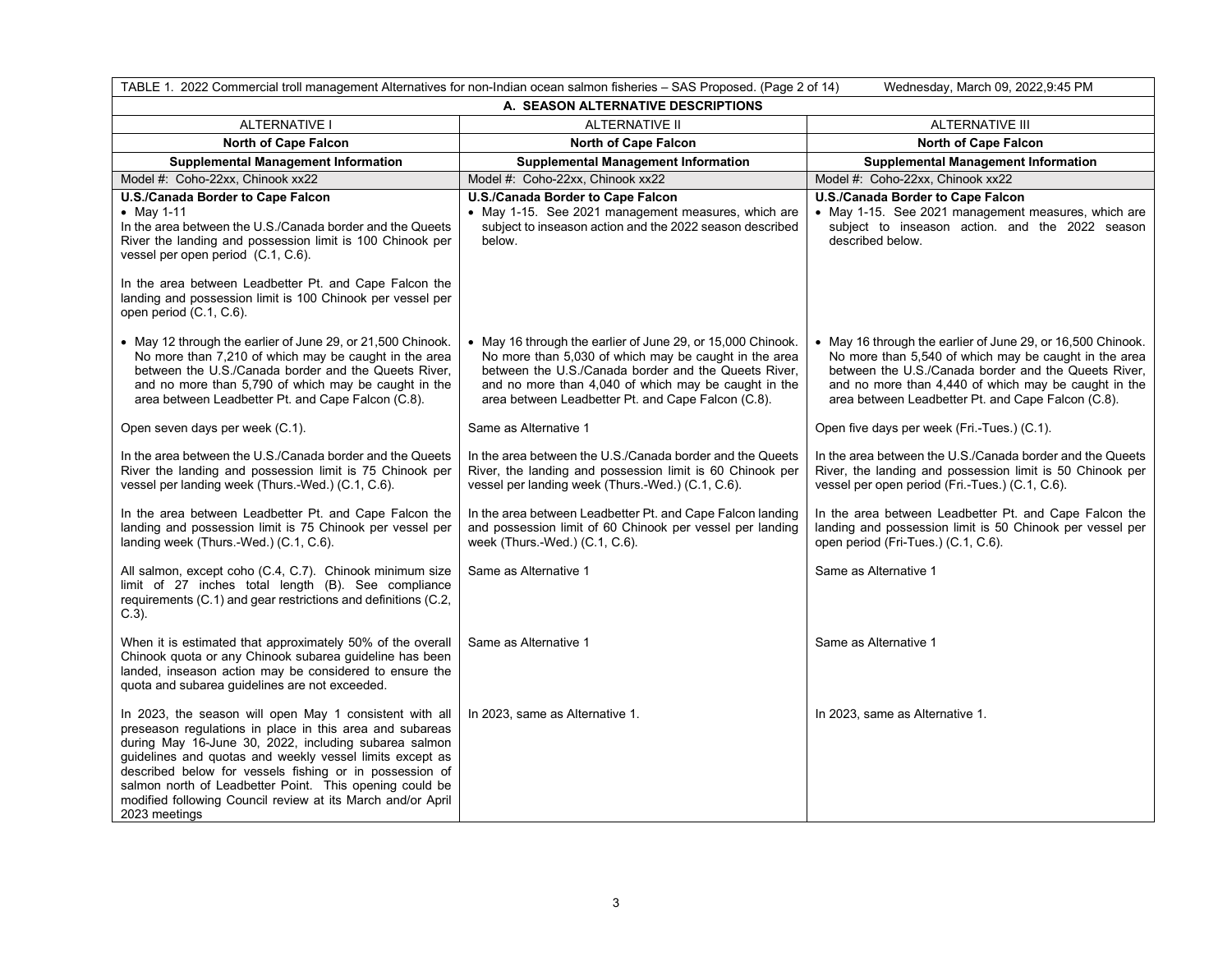| TABLE 1. 2022 Commercial troll management Alternatives for non-Indian ocean salmon fisheries - SAS Proposed. (Page 3 of 14)<br>Wednesday, March 09, 2022, 9:45 PM                                                                                                                                                                                                                                                                                                                                                                                    |                                                                                                                                                                                                                                                                                                                                               |                                                                                                                                                                                                                                                                                                                                                                                     |  |  |  |
|------------------------------------------------------------------------------------------------------------------------------------------------------------------------------------------------------------------------------------------------------------------------------------------------------------------------------------------------------------------------------------------------------------------------------------------------------------------------------------------------------------------------------------------------------|-----------------------------------------------------------------------------------------------------------------------------------------------------------------------------------------------------------------------------------------------------------------------------------------------------------------------------------------------|-------------------------------------------------------------------------------------------------------------------------------------------------------------------------------------------------------------------------------------------------------------------------------------------------------------------------------------------------------------------------------------|--|--|--|
|                                                                                                                                                                                                                                                                                                                                                                                                                                                                                                                                                      | A. SEASON ALTERNATIVE DESCRIPTIONS                                                                                                                                                                                                                                                                                                            |                                                                                                                                                                                                                                                                                                                                                                                     |  |  |  |
| <b>ALTERNATIVE I</b><br><b>ALTERNATIVE II</b><br><b>ALTERNATIVE III</b>                                                                                                                                                                                                                                                                                                                                                                                                                                                                              |                                                                                                                                                                                                                                                                                                                                               |                                                                                                                                                                                                                                                                                                                                                                                     |  |  |  |
| U.S./Canada Border to Cape Falcon<br>• July 1 through the earlier of September 30, or 11,000<br>Chinook or 33,600 coho (C.8).<br>Open seven days per week. All salmon. Chinook minimum<br>size limit of 27 inches total length. Coho minimum size limit of<br>16 inches total length (B, C.1). All coho must be marked with<br>a healed adipose fin clip (C.8.d). No chum retention north of<br>Cape Alava, Washington in August and September (C.4, C.7).<br>See compliance requirements (C.1) and gear restrictions and<br>definitions (C.2, C.3). | <b>U.S./Canada Border to Cape Falcon</b><br>U.S./Canada Border to Cape Falcon<br>• July 1 through the earlier of September 30, or 15,000<br>• July 1 through the earlier of September 30, or 11,000<br>Chinook or 29,600 coho (C.8).<br>Chinook or 25,600 coho (C.8).<br>Same as Alternative 1<br>Open five days per week (Fri.-Tues.) (C.1). |                                                                                                                                                                                                                                                                                                                                                                                     |  |  |  |
| Landing and possession limit of 150 marked coho per vessel<br>per landing week (Thurs.-Wed.) (C.1).                                                                                                                                                                                                                                                                                                                                                                                                                                                  | Landing and possession limit of 100 marked coho per<br>vessel per landing week (Thurs.-Wed.) (C.1).                                                                                                                                                                                                                                           | Landing and possession limit of 50 marked coho per vessel<br>per open period (Fri.-Tues.) (C.1).                                                                                                                                                                                                                                                                                    |  |  |  |
| When it is estimated that approximately 50% of the overall<br>Chinook quota or any Chinook subarea guideline has been<br>landed, inseason action may be considered to ensure the<br>quota and subarea guidelines are not exceeded.<br>Vessels may not land fish east of the Sekiu River or east of<br>the Megler-Astoria bridge.                                                                                                                                                                                                                     | Same as Alternative 1<br>Same as Alternative 1                                                                                                                                                                                                                                                                                                | Same as Alternative 1<br>In 2022, vessels may not land any species of fish east of<br>Port Angeles.<br>For delivery to Washington ports east of the Sekiu River,<br>vessels must notify WDFW at 360-249-1215 prior to<br>crossing the Bonilla-Tatoosh line with area fished, total<br>Chinook, coho and halibut catch aboard, and destination<br>with approximate time of delivery. |  |  |  |
|                                                                                                                                                                                                                                                                                                                                                                                                                                                                                                                                                      |                                                                                                                                                                                                                                                                                                                                               | In 2023, vessels may not land any species of fish east of the<br>Sekiu River.                                                                                                                                                                                                                                                                                                       |  |  |  |

## **For all commercial troll fisheries north of Cape Falcon**:

Mandatory closed areas include: Salmon troll Yelloweye Rockfish Conservation Area, Cape Flattery and Columbia Control Zones, and beginning August 9, Grays Harbor Control Zone (C.5). Vessels must land and deliver their salmon within 24 hours of any closure of this fishery.

Vessels fishing or in possession of salmon north of Leadbetter Point must land and deliver all species of fish in a Washington port and must possess a Washington troll and/or salmon delivery license. For delivery to Washington ports south of Leadbetter Point, vessels must notify the Washington Department of Fish and Wildlife at 360-249-1215 prior to crossing the Leadbetter Point line with area fished, total Chinook, coho, and halibut catch aboard, and destination with approximate time of delivery. **During any single trip, only one side of the Leadbetter Point line may be fished** (C.11).

Vessels fishing or in possession of salmon while fishing south of Leadbetter Point must land and deliver all species of fish within the area and south of Leadbetter Point, except that Oregon permitted vessels may also land all species of fish in Garibaldi, Oregon. All Chinook caught N. of Cape Falcon and being delivered by boat to Garibaldi must meet the minimum legal length of 28" for Chinook for South of Cape Falcon seasons unless the season in waters off Garibaldi have been closed for Chinook retention for more than 48 hours (C.1.). Under state law, vessels must report their catch on a state fish receiving ticket. Oregon State regulations require all fishers landing salmon into Oregon from any fishery between Leadbetter Point, Washington and Cape Falcon, Oregon to notify ODFW within one hour of delivery or prior to transport away from the port of landing by either calling 541-857-2546 or sending notification via e-mail to nfalcon.trollreport@odfw.oregon.gov. Notification shall include vessel name and number, number of salmon by species, port of landing and location of delivery, and estimated time of delivery. Inseason actions may modify harvest guidelines in later fisheries to achieve or prevent exceeding the overall allowable troll harvest impacts (C.8).

Vessels in possession of salmon north of the Queets River may not cross the Queets River line without first notifying WDFW at 360-249-1215 with area fished, total Chinook, coho and halibut catch aboard, and destination. Vessels in possession of salmon south of the Queets River may not cross the Queets River line without first notifying WDFW at 360-249-1215 with area fished, total Chinook, coho and halibut catch aboard, and destination. (C.11).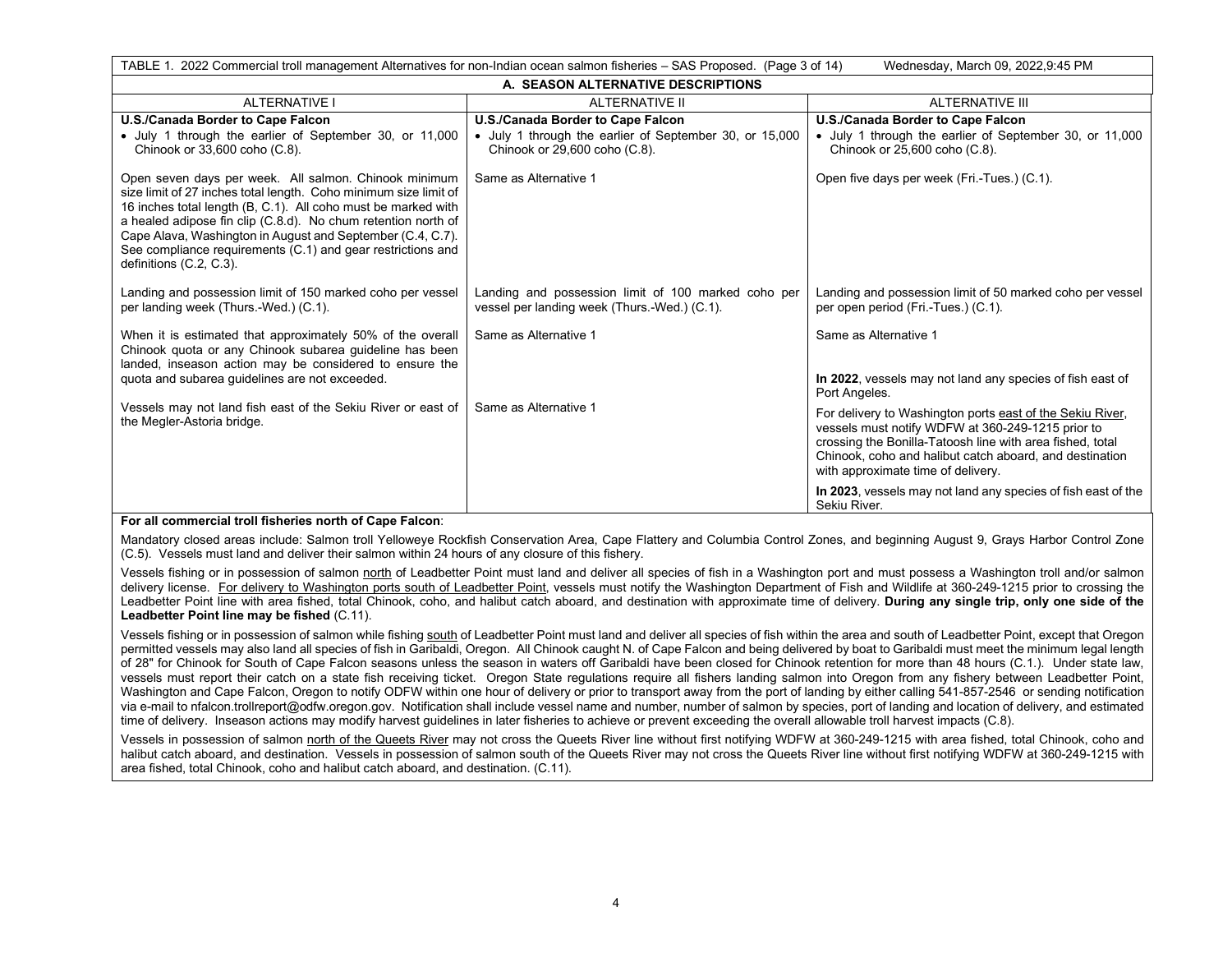| TABLE 1. 2022 Commercial troll management Alternatives for non-Indian ocean salmon fisheries - SAS Proposed. (Page 4 of 14) Wednesday, March 09, 2022,9:45 PM                                                                                                                                                                                                                                                                                                                                                                                                                                                                                                                                                                                                                       |                                                                                                                                                                                                                                                                                                                                                                                                                                                                                                                                                                                                                                                                                                                                                                                 |                                                                                                                                                                                                                                                                                                                                                                                                                                                                                                                                                                                                                                                                                                                                                                                     |  |  |  |
|-------------------------------------------------------------------------------------------------------------------------------------------------------------------------------------------------------------------------------------------------------------------------------------------------------------------------------------------------------------------------------------------------------------------------------------------------------------------------------------------------------------------------------------------------------------------------------------------------------------------------------------------------------------------------------------------------------------------------------------------------------------------------------------|---------------------------------------------------------------------------------------------------------------------------------------------------------------------------------------------------------------------------------------------------------------------------------------------------------------------------------------------------------------------------------------------------------------------------------------------------------------------------------------------------------------------------------------------------------------------------------------------------------------------------------------------------------------------------------------------------------------------------------------------------------------------------------|-------------------------------------------------------------------------------------------------------------------------------------------------------------------------------------------------------------------------------------------------------------------------------------------------------------------------------------------------------------------------------------------------------------------------------------------------------------------------------------------------------------------------------------------------------------------------------------------------------------------------------------------------------------------------------------------------------------------------------------------------------------------------------------|--|--|--|
|                                                                                                                                                                                                                                                                                                                                                                                                                                                                                                                                                                                                                                                                                                                                                                                     | A. SEASON ALTERNATIVE DESCRIPTIONS                                                                                                                                                                                                                                                                                                                                                                                                                                                                                                                                                                                                                                                                                                                                              |                                                                                                                                                                                                                                                                                                                                                                                                                                                                                                                                                                                                                                                                                                                                                                                     |  |  |  |
| <b>ALTERNATIVE I</b><br><b>ALTERNATIVE II</b><br>ALTERNATIVE III                                                                                                                                                                                                                                                                                                                                                                                                                                                                                                                                                                                                                                                                                                                    |                                                                                                                                                                                                                                                                                                                                                                                                                                                                                                                                                                                                                                                                                                                                                                                 |                                                                                                                                                                                                                                                                                                                                                                                                                                                                                                                                                                                                                                                                                                                                                                                     |  |  |  |
| <b>South of Cape Falcon</b>                                                                                                                                                                                                                                                                                                                                                                                                                                                                                                                                                                                                                                                                                                                                                         | <b>South of Cape Falcon</b>                                                                                                                                                                                                                                                                                                                                                                                                                                                                                                                                                                                                                                                                                                                                                     | <b>South of Cape Falcon</b>                                                                                                                                                                                                                                                                                                                                                                                                                                                                                                                                                                                                                                                                                                                                                         |  |  |  |
| <b>Supplemental Management Information</b>                                                                                                                                                                                                                                                                                                                                                                                                                                                                                                                                                                                                                                                                                                                                          | <b>Supplemental Management Information</b>                                                                                                                                                                                                                                                                                                                                                                                                                                                                                                                                                                                                                                                                                                                                      | <b>Supplemental Management Information</b>                                                                                                                                                                                                                                                                                                                                                                                                                                                                                                                                                                                                                                                                                                                                          |  |  |  |
| 1. Sacramento River fall Chinook spawning escapement<br>of xxx, xxx hatchery and natural area adults.<br>2. Sacramento Index exploitation rate of xx.x%.<br>3. Klamath River recreational fishery allocation: x, xxx<br>adult Klamath River fall Chinook.<br>4. Klamath tribal allocation: xx, xxx adult Klamath River<br>fall Chinook.<br>5. CA/OR share of Klamath River fall Chinook commercial<br>ocean harvest: xx% / xx%.<br>6. Overall commercial troll coho TAC: 20,000 coho<br>marked with a healed adipose fin clip (marked),<br>7. Fisheries may need to be adjusted to meet NMFS ESA<br>consultation standards, FMP requirements, other<br>management objectives, or upon receipt of new<br>allocation recommendations from the California Fish<br>and Game Commission. | Sacramento River fall Chinook spawning escapement<br>of xxx, xxx hatchery and natural area adults.<br>2. Sacramento Index exploitation rate of xx.x%.<br>3. Klamath River recreational fishery allocation: x,xxx<br>adult Klamath River fall Chinook.<br>4. Klamath tribal allocation: xx, xxx adult Klamath River<br>fall Chinook.<br>5. CA/OR share of Klamath River fall Chinook<br>commercial ocean harvest: xx% / xx%.<br>6. Overall commercial troll coho TAC: 10,000 coho<br>marked with a healed adipose fin clip (marked),<br>7. Fisheries may need to be adjusted to meet NMFS<br>ESA consultation standards, FMP requirements,<br>other management objectives, or upon receipt of new<br>allocation recommendations from the California Fish<br>and Game Commission. | 1. Sacramento River fall Chinook spawning escapement<br>of xxx, xxx hatchery and natural area adults.<br>2. Sacramento Index exploitation rate of xx.x%.<br>3. Klamath River recreational fishery allocation: x, xxx<br>adult Klamath River fall Chinook.<br>4. Klamath tribal allocation: xx, xxx adult Klamath River<br>fall Chinook.<br>5. CA/OR share of Klamath River fall Chinook commercial<br>ocean harvest: xx% / xx%.<br>6. Overall commercial troll coho TAC: 10,000 coho<br>marked with a healed adipose fin clip (marked),<br>7. Fisheries may need to be adjusted to meet NMFS ESA<br>consultation standards, FMP requirements, other<br>management objectives, or upon receipt of new<br>allocation recommendations from the California Fish<br>and Game Commission. |  |  |  |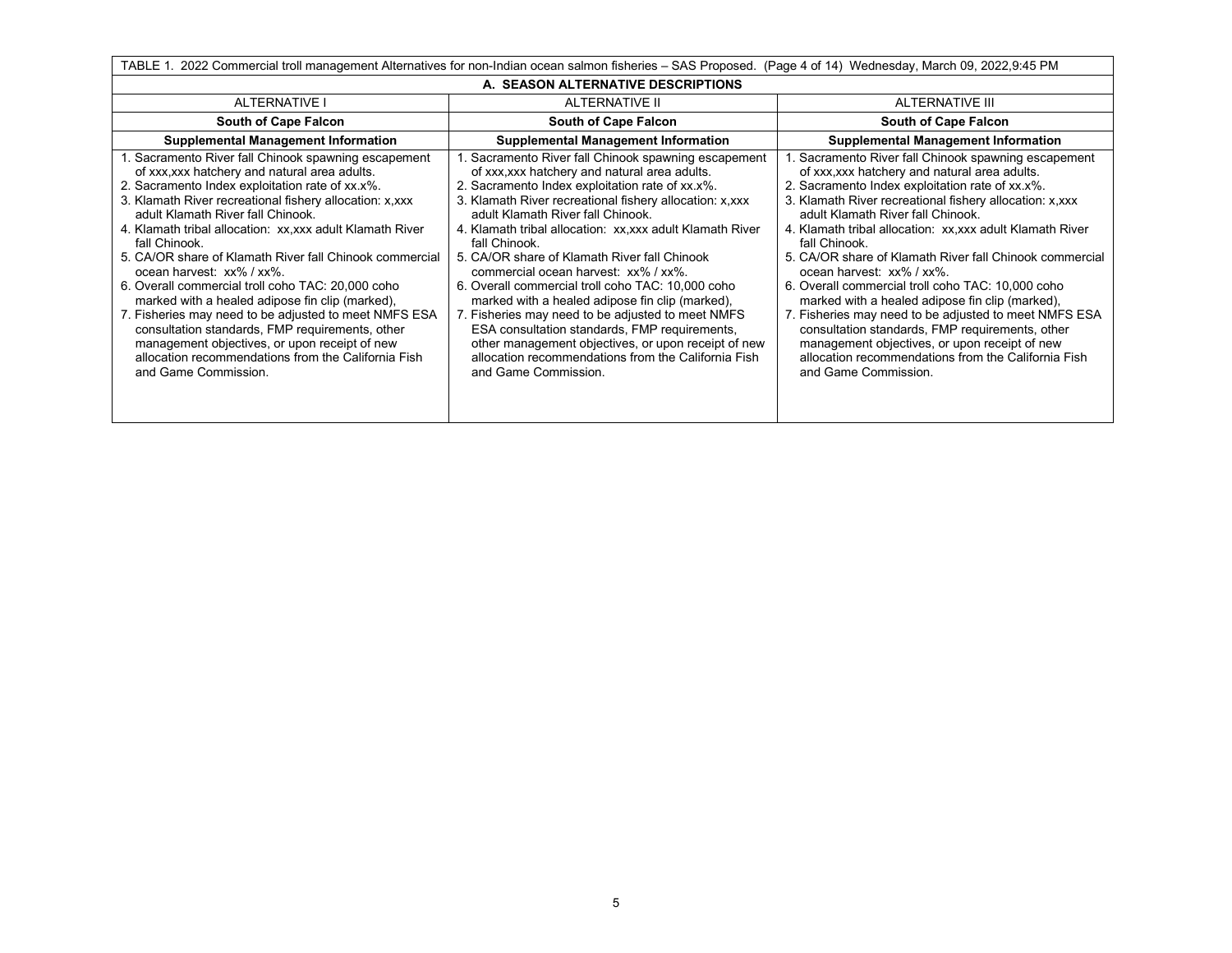| TABLE 1. 2022 Commercial troll management Alternatives for non-Indian ocean salmon fisheries - SAS Proposed. (Page 5 of 14) Wednesday, March 09, 2022.9:45 PM                                                                                                                                                                                                                   |                                                                                                                                                                                                                  |                                                                                                                                                                                                                     |  |  |  |  |
|---------------------------------------------------------------------------------------------------------------------------------------------------------------------------------------------------------------------------------------------------------------------------------------------------------------------------------------------------------------------------------|------------------------------------------------------------------------------------------------------------------------------------------------------------------------------------------------------------------|---------------------------------------------------------------------------------------------------------------------------------------------------------------------------------------------------------------------|--|--|--|--|
|                                                                                                                                                                                                                                                                                                                                                                                 | A. SEASON ALTERNATIVE DESCRIPTIONS                                                                                                                                                                               |                                                                                                                                                                                                                     |  |  |  |  |
| <b>ALTERNATIVE I</b>                                                                                                                                                                                                                                                                                                                                                            | <b>ALTERNATIVE II</b><br><b>ALTERNATIVE III</b>                                                                                                                                                                  |                                                                                                                                                                                                                     |  |  |  |  |
| Cape Falcon to Humbug Mt.<br>• March 15-August 28;<br>• September 1-October 31 (C.9.a).<br>Open seven days per week. All salmon except coho,<br>except as described below. (C.4, C.7). Chinook minimum                                                                                                                                                                          | <b>Cape Falcon to Heceta Bank Line</b><br>• March 15-May 14;<br>• May 23-31;<br>• June 2-7, 20-25;<br>• July 1-6, 10-15;<br>$\bullet$ August 1-10;<br>• September 1-October 31 (C.9.a).<br>Same as Alternative 1 | <b>Cape Falcon to Heceta Bank Line</b><br>$\bullet$ March 15-May 14<br>• May 23-31;<br>• June 1-30;<br>$\bullet$ July 5-31;<br>$\bullet$ August 1-10;<br>• September 1-October 31 (C.9.a).<br>Same as Alternative 1 |  |  |  |  |
| size limit of 28 inches total length (B, C.1). All vessels<br>fishing in the area must land their salmon in the State of<br>Oregon. See gear restrictions and definitions (C.2, C.3).                                                                                                                                                                                           |                                                                                                                                                                                                                  |                                                                                                                                                                                                                     |  |  |  |  |
| Beginning September 1, no more than 100 Chinook<br>allowed per vessel per landing week (Thurs.-Wed.).                                                                                                                                                                                                                                                                           | Beginning September 1, no more than 75 Chinook<br>allowed per vessel per landing week (Thurs.-Wed.).                                                                                                             | Beginning September 1, no more than 75 Chinook<br>allowed per vessel per landing week (Thurs.-Wed.).                                                                                                                |  |  |  |  |
| • July 1 through the earlier of August 28, or 20,000<br>marked coho quota                                                                                                                                                                                                                                                                                                       | • July 1 through the earlier of August 10, or Cape<br>Falcon to Humbug Mt. quota of 10,000 marked coho.                                                                                                          | • July 5 through the earlier of August 10, or Cape Falcon<br>to Humbug Mt. quota of 10,000 marked coho (July and<br>August).                                                                                        |  |  |  |  |
| All salmon, all retained coho must be marked with a<br>healed adipose fin clip (C.4, C.7). No more than 25 coho<br>per vessel per week (Thurs.-Wed.)                                                                                                                                                                                                                            | All salmon, all retained coho must be marked with a<br>healed adipose fin clip (C.4, C.7). No more than 50<br>coho per vessel per open period.                                                                   | All salmon, all retained coho must be marked with a<br>healed adipose fin clip (C.4, C.7). No more than 20 coho<br>per vessel per week (Thurs.-Wed.).                                                               |  |  |  |  |
| All coho landings must be matched to a 1:1 ratio with<br>Chinook that are being landed at the same time. Coho<br>minimum size limit of 16 inches total length, and Chinook<br>minimum size limit of 28 inches total length (B, C.1). All<br>vessels fishing in the area must land their salmon in the<br>State of Oregon. See gear restrictions and definitions<br>(C.2, C.3).1 | Same as Alternative 1                                                                                                                                                                                            | Same as Alternative 1                                                                                                                                                                                               |  |  |  |  |
| In 2023, the season will open March 15 for all salmon<br>except coho. Chinook minimum size limit of 28 inches<br>total length. Gear restrictions same as in 2022. This<br>opening could be modified following Council review at its<br>March 2023 meeting.                                                                                                                      | In 2023, Same as Alternative 1                                                                                                                                                                                   | In 2023, Same as Alternative 1                                                                                                                                                                                      |  |  |  |  |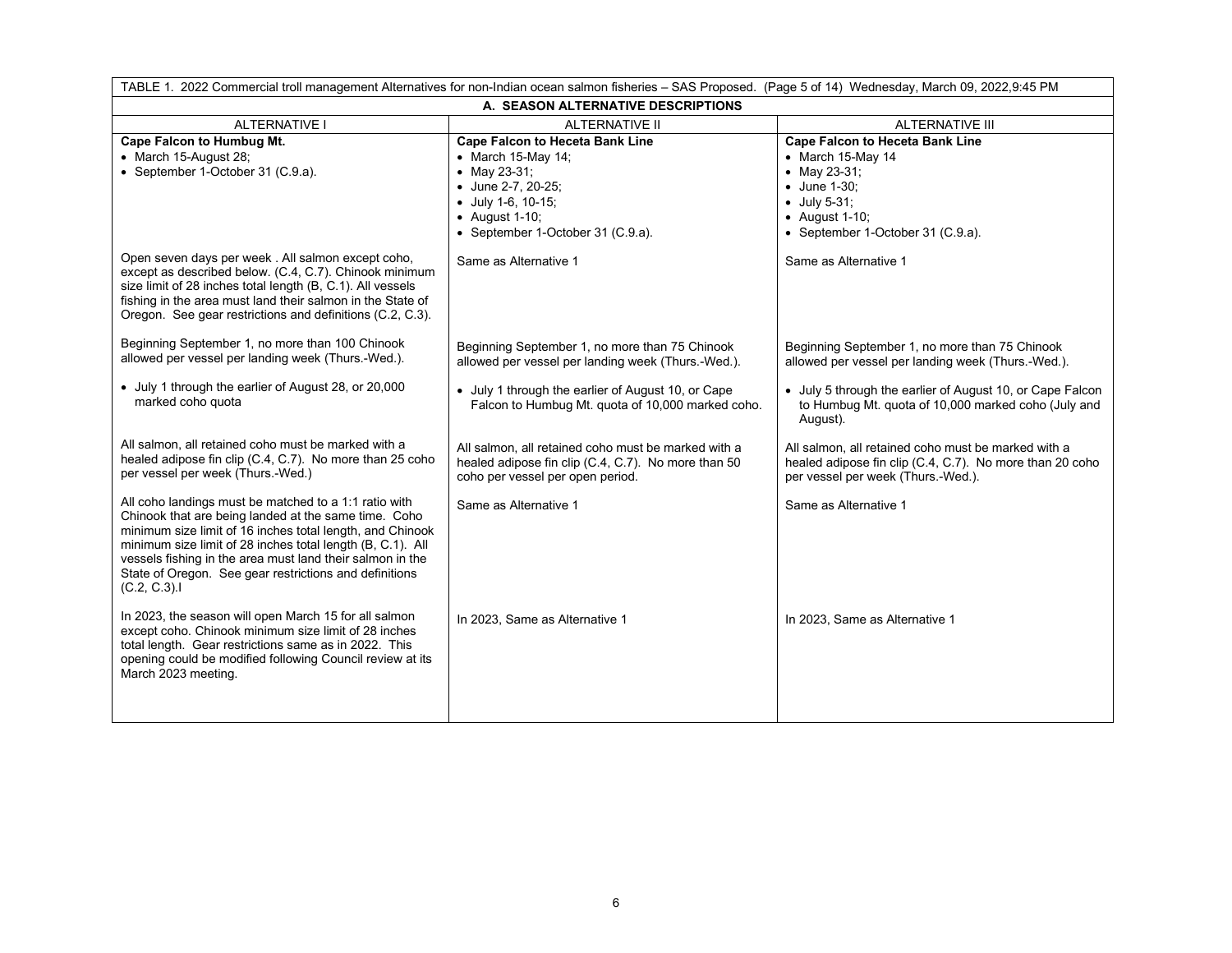| TABLE 1. 2022 Commercial troll management Alternatives for non-Indian ocean salmon fisheries - SAS Proposed. (Page 6 of 14) Wednesday, March 09, 2022,9:45 PM |                                                                                                                                                                                                                                                                                                                                                                                |                                                                                                                                                       |  |  |  |
|---------------------------------------------------------------------------------------------------------------------------------------------------------------|--------------------------------------------------------------------------------------------------------------------------------------------------------------------------------------------------------------------------------------------------------------------------------------------------------------------------------------------------------------------------------|-------------------------------------------------------------------------------------------------------------------------------------------------------|--|--|--|
| A. SEASON ALTERNATIVE DESCRIPTIONS                                                                                                                            |                                                                                                                                                                                                                                                                                                                                                                                |                                                                                                                                                       |  |  |  |
| <b>ALTERNATIVE I</b>                                                                                                                                          | <b>ALTERNATIVE II</b>                                                                                                                                                                                                                                                                                                                                                          | <b>ALTERNATIVE III</b>                                                                                                                                |  |  |  |
| Cape Falcon to Humbug Mt.<br>(Listed above)                                                                                                                   | Heceta Bank Line - Humbug Mt.<br>• May 1-14;<br>• May 23-31;<br>• June 2-7, 20-25;<br>• July 1-6, 10-15;<br>• August 1-10:<br>• September 1-October 31 (C.9.a).                                                                                                                                                                                                                | Heceta Bank Line - Humbug Mt.<br>$\bullet$ May 1-14<br>• May 23-31<br>$\bullet$ August 1-10<br>• September 1-October 31 (C.9.a).                      |  |  |  |
|                                                                                                                                                               | Same as Alternative 2<br>Open seven days per week. All salmon except coho,<br>except as described below. (C.4, C.7). Chinook<br>minimum size limit of 28 inches total length (B, C.1). All<br>vessels fishing in the area must land their salmon in the<br>State of Oregon. See gear restrictions and definitions<br>$(C.2, C.3)$ .                                            |                                                                                                                                                       |  |  |  |
|                                                                                                                                                               | Beginning September 1, no more than 75 Chinook<br>allowed per vessel per landing week (Thurs.-Wed.).                                                                                                                                                                                                                                                                           | Same as Alternative 2                                                                                                                                 |  |  |  |
|                                                                                                                                                               | • July 1 through the earlier of August 10, or Cape<br>Falcon to Humbug Mt. quota of 10,000 marked coho.                                                                                                                                                                                                                                                                        | • August 1 through the earlier of August 10, or Cape<br>Falcon to Humbug Mt. quota of 10,000 marked coho.                                             |  |  |  |
|                                                                                                                                                               | All salmon, all retained coho must be marked with a<br>healed adipose fin clip (C.4, C.7). No more than 50<br>coho per vessel per open period.                                                                                                                                                                                                                                 | All salmon, all retained coho must be marked with a<br>healed adipose fin clip (C.4, C.7). No more than 20 coho<br>per vessel per week (Thurs.-Wed.). |  |  |  |
|                                                                                                                                                               | All coho landings must be matched to a 1:1 ratio with<br>Chinook that are being landed at the same time. Coho<br>minimum size limit of 16 inches total length, and<br>Chinook minimum size limit of 28 inches total length (B,<br>C.1). All vessels fishing in the area must land their<br>salmon in the State of Oregon. See gear restrictions<br>and definitions (C.2, C.3). | Same as Alternative 2                                                                                                                                 |  |  |  |
|                                                                                                                                                               | In 2023, the season will open March 15 for all salmon<br>except coho. Chinook minimum size limit of 28 inches<br>total length. Gear restrictions same as in 2022. This<br>opening could be modified following Council review at its<br>March 2023 meeting.                                                                                                                     | In 2023, Same as Alternative 2                                                                                                                        |  |  |  |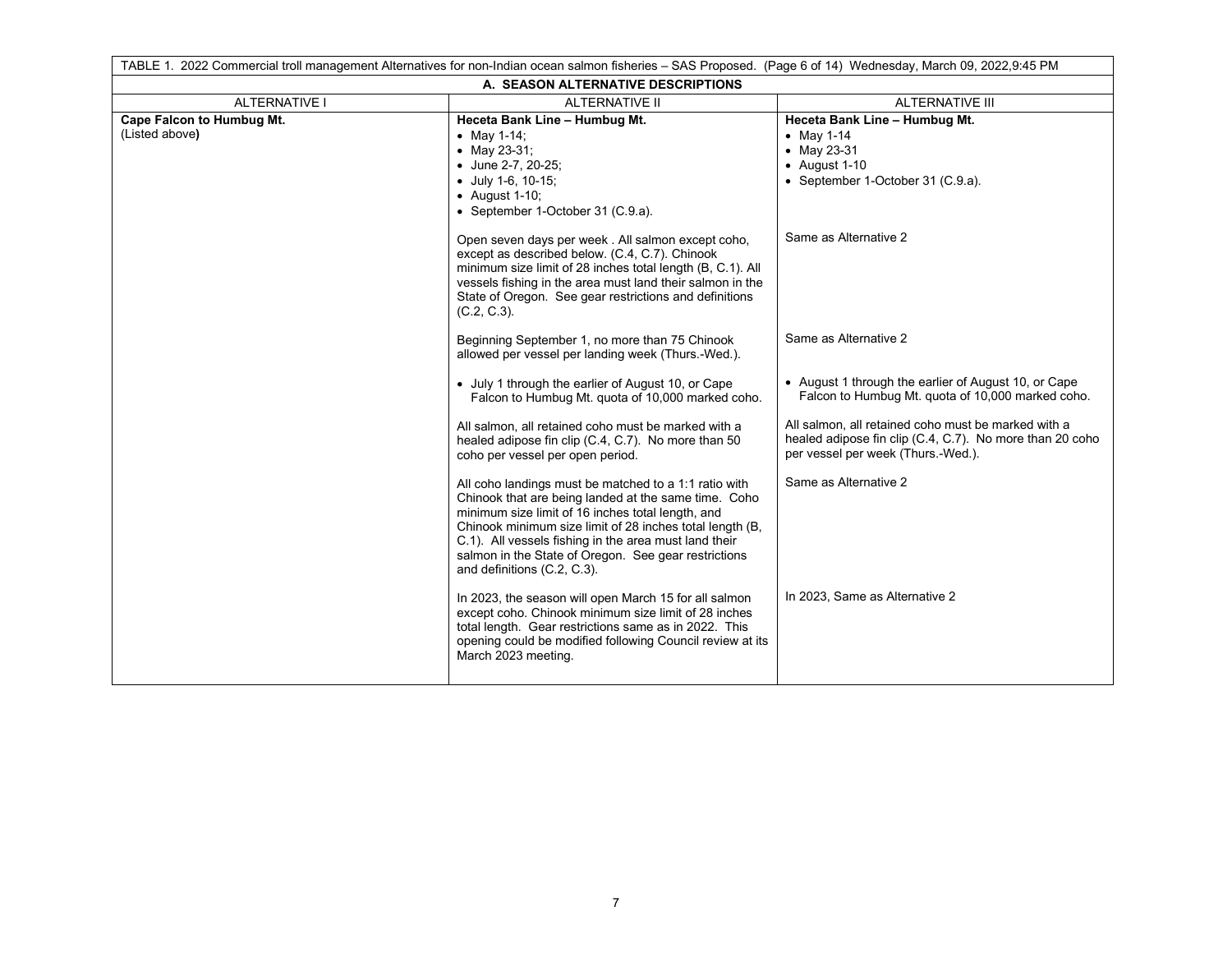| TABLE 1. 2022 Commercial troll management Alternatives for non-Indian ocean salmon fisheries - SAS Proposed. (Page 7 of 14)<br>Wednesday, March 09, 2022, 9:45 PM                                                                                                                                                                                                                                         |                                                                                                                                                                                                                                |                                                                                                               |  |  |  |
|-----------------------------------------------------------------------------------------------------------------------------------------------------------------------------------------------------------------------------------------------------------------------------------------------------------------------------------------------------------------------------------------------------------|--------------------------------------------------------------------------------------------------------------------------------------------------------------------------------------------------------------------------------|---------------------------------------------------------------------------------------------------------------|--|--|--|
|                                                                                                                                                                                                                                                                                                                                                                                                           | A. SEASON ALTERNATIVE DESCRIPTIONS                                                                                                                                                                                             |                                                                                                               |  |  |  |
| <b>ALTERNATIVE I</b>                                                                                                                                                                                                                                                                                                                                                                                      | <b>ALTERNATIVE II</b><br><b>ALTERNATIVE III</b>                                                                                                                                                                                |                                                                                                               |  |  |  |
| Humbug Mt. to OR/CA Border (Oregon KMZ)<br>$\bullet$ March 15-May 31;                                                                                                                                                                                                                                                                                                                                     | Humbug Mt. to OR/CA Border (Oregon KMZ)<br>• March 15-April 30:                                                                                                                                                                | Humbug Mt. to OR/CA Border (Oregon KMZ)<br>$\bullet$ March 15-May 14;                                         |  |  |  |
| • June 1-30, or the earlier of 800 Chinook quota;                                                                                                                                                                                                                                                                                                                                                         | • June 1-30, or the earlier of 800 Chinook quota;                                                                                                                                                                              | • May 23-31;                                                                                                  |  |  |  |
| • July 1-31, or the earlier of 500 Chinook quota;<br>• August 1-28, or the earlier of 500 Chinook quota (C.9.a).                                                                                                                                                                                                                                                                                          | • July 1-31, or the earlier of 500 Chinook quota (C.9.a).                                                                                                                                                                      | • June 1-30, or the earlier of 800 Chinook quota<br>• July 1-31, or the earlier of 500 Chinook quota (C.9.a). |  |  |  |
| Open seven days per week (Thurs.-Wed.). All salmon<br>except coho (C.4, C.7). Chinook minimum size limit of 28<br>inches total length (B, C.1). See compliance requirements<br>(C.1) and gear restrictions and definitions (C.2, C.3). Prior<br>to June 1, all salmon caught in this area must be landed and<br>delivered in the State of Oregon.                                                         | Same as Alternative 1                                                                                                                                                                                                          | Same as Alternative 1                                                                                         |  |  |  |
| June 1-August 28 weekly landing and possession limit of 50<br>Chinook per vessel per week (Thurs.-Wed.).                                                                                                                                                                                                                                                                                                  | June 1-July 31 weekly landing and possession limit of 50<br>Chinook per vessel per week (Thurs.-Wed.).                                                                                                                         | June 1-July 31 weekly landing and possession limit of 50<br>Chinook per vessel per week (Thurs.-Wed.).        |  |  |  |
| Any remaining portion of Chinook quotas may be transferred<br>inseason on an impact neutral basis to the next open quota<br>period (C.8.b).                                                                                                                                                                                                                                                               | Same as Alternative 1                                                                                                                                                                                                          | Same as Alternative 1                                                                                         |  |  |  |
| All vessels fishing in this area during June, July, and August<br>must land and deliver all salmon within this area or into Port<br>Orford within 24 hours of any closure of this fishery and prior<br>to fishing outside of this area.                                                                                                                                                                   | All vessels fishing in this area during June and July, must<br>land and deliver all salmon within this area or into Port<br>Orford within 24 hours of any closure of this fishery and<br>prior to fishing outside of this area | Same as Alternative 1                                                                                         |  |  |  |
| For all quota managed seasons, Oregon state regulations<br>require fishers to notify ODFW within one hour of landing<br>and prior to transport away from the port of landing by<br>calling 541-857-2538 or sending notification via e-mail to<br>kmzor.trollreport@odfw.oregon.gov, with vessel name and<br>number, number of salmon by species, location of delivery,<br>and estimated time of delivery. | Same as Alternative 1                                                                                                                                                                                                          | Same as Alternative 1                                                                                         |  |  |  |
| In 2023, the season will open March 15 for all salmon<br>except coho. Chinook minimum size limit of 28 inches total<br>length. Gear restrictions same as in 2022. This opening<br>could be modified following Council review at its March 2023<br>meeting.                                                                                                                                                | In 2023, same as Alternative 1                                                                                                                                                                                                 | In 2023, same as Alternative 1                                                                                |  |  |  |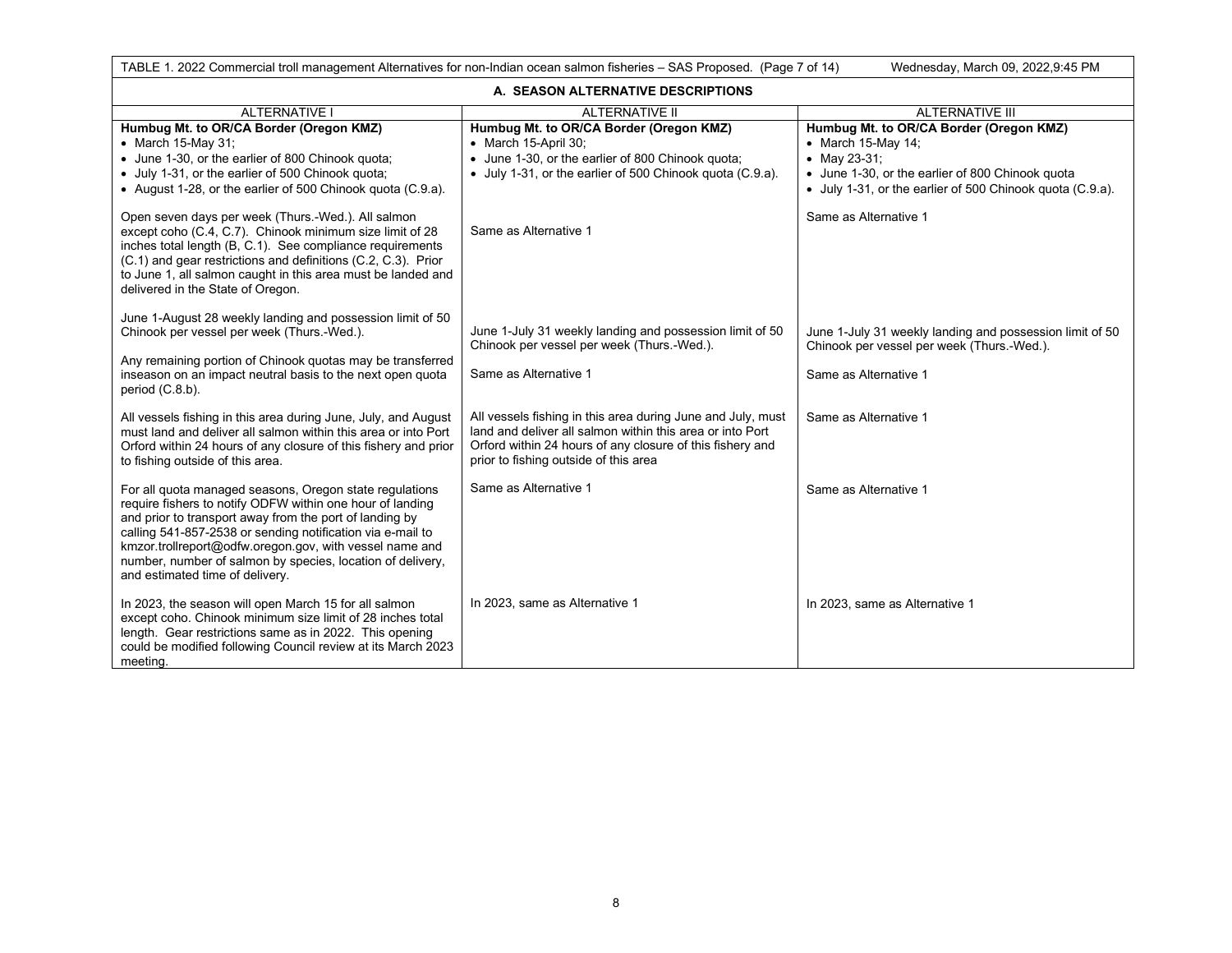| TABLE 1. 2022 Commercial troll management Alternatives for non-Indian ocean salmon fisheries - SAS Proposed. (Page 8 of 14)<br>Wednesday, March 09, 2022, 9:45 PM                                                                                                                                                                                                                                                                                                                                                                                                                                                                                                                                                                                                                                                                                                                                                                                               |                                                                                                                                                        |                                                                                |  |  |  |  |
|-----------------------------------------------------------------------------------------------------------------------------------------------------------------------------------------------------------------------------------------------------------------------------------------------------------------------------------------------------------------------------------------------------------------------------------------------------------------------------------------------------------------------------------------------------------------------------------------------------------------------------------------------------------------------------------------------------------------------------------------------------------------------------------------------------------------------------------------------------------------------------------------------------------------------------------------------------------------|--------------------------------------------------------------------------------------------------------------------------------------------------------|--------------------------------------------------------------------------------|--|--|--|--|
| A. SEASON ALTERNATIVE DESCRIPTIONS                                                                                                                                                                                                                                                                                                                                                                                                                                                                                                                                                                                                                                                                                                                                                                                                                                                                                                                              |                                                                                                                                                        |                                                                                |  |  |  |  |
| ALTERNATIVE I                                                                                                                                                                                                                                                                                                                                                                                                                                                                                                                                                                                                                                                                                                                                                                                                                                                                                                                                                   | <b>ALTERNATIVE II</b>                                                                                                                                  | <b>ALTERNATIVE III</b>                                                         |  |  |  |  |
| OR/CA Border to Humboldt South Jetty (California KMZ)<br>• Closed                                                                                                                                                                                                                                                                                                                                                                                                                                                                                                                                                                                                                                                                                                                                                                                                                                                                                               | OR/CA Border to Humboldt South Jetty (California KMZ)<br>• Closed                                                                                      | OR/CA Border to Humboldt South Jetty (California KMZ)<br>• Closed              |  |  |  |  |
| In 2023, the season will open May 1 through the earlier of<br>May 31, or a 3,000 Chinook quota. Chinook minimum size<br>limit of 27 inches total length. Landing and possession limit of<br>20 Chinook per vessel per day (C.8.f). Open five days per<br>week (Fri.-Tue.). All salmon except coho (C.4, C.7). Any<br>remaining portion of Chinook quotas may be transferred<br>inseason on an impact neutral basis to the next open quota<br>period (C.8.b). All fish caught in this area must be landed<br>within the area, within 24 hours of any closure of the fishery<br>(C.6), and prior to fishing outside the area (C.10). See<br>compliance requirements (C.1) and gear restrictions and<br>definitions (C.2, C.3). Klamath Control Zone closed (C.5.e).<br>See California State regulations for an additional closure<br>adjacent to the Smith River. This opening could be modified<br>following Council review at its March or April 2023 meetings. | In 2023 same as Alternative 1                                                                                                                          | In 2023 same as Alternative 1                                                  |  |  |  |  |
| Humboldt South Jetty to Latitude 40°10' N.<br>• Closed.                                                                                                                                                                                                                                                                                                                                                                                                                                                                                                                                                                                                                                                                                                                                                                                                                                                                                                         | Humboldt South Jetty to Latitude 40°10' N.<br>• Closed.                                                                                                | Humboldt South Jetty to Latitude 40°10' N.<br>• Closed.                        |  |  |  |  |
| Latitude 40°10' N. to Point Arena (Fort Bragg)<br>$\bullet$ June 1-7:<br>$\bullet$ July 1-12;<br>$\bullet$ August 1-12;<br>• September 1-30 $(C.9.b)$ .                                                                                                                                                                                                                                                                                                                                                                                                                                                                                                                                                                                                                                                                                                                                                                                                         | Latitude 40°10' N. to Point Arena (Fort Bragg)<br>$\bullet$ June 1-10:<br>$\bullet$ July 1-8;<br>$\bullet$ August 1-12;<br>• September $1-30$ (C.9.b). | Latitude 40°10' N. to Point Arena (Fort Bragg)<br>• September 1-30 $(C.9.b)$ . |  |  |  |  |
| Open seven days per week. All salmon except coho (C.4,<br>C.7). See compliance requirements (C.1) and gear<br>restrictions and definitions (C.2, C.3). Chinook minimum size<br>limit of 27 inches total length (B, C.1).                                                                                                                                                                                                                                                                                                                                                                                                                                                                                                                                                                                                                                                                                                                                        | Same as Alternative 1                                                                                                                                  | Same as Alternative 1                                                          |  |  |  |  |
| All salmon must be landed in California and north of Point<br>Arena (C.6, C.11).                                                                                                                                                                                                                                                                                                                                                                                                                                                                                                                                                                                                                                                                                                                                                                                                                                                                                | Same as Alternative 1                                                                                                                                  | Same as Alternative 1                                                          |  |  |  |  |
| In 2023, the season will open April 16 for all salmon except<br>coho (C.4, C.7). Chinook minimum size limit of 27 inches total<br>length (B, C.1). Gear restrictions same as in 2022 (C.2, C.3).<br>This opening could be modified following Council review at its<br>March 2023 meeting                                                                                                                                                                                                                                                                                                                                                                                                                                                                                                                                                                                                                                                                        | In 2023, same as Alternative 1                                                                                                                         | In 2023, same as Alternative 1                                                 |  |  |  |  |
| When the fishery is closed between the OR/CA border and Humbug Mountain and open to the south, vessels with fish on board caught in the open area off California may seek temporary<br>mooring in Brookings, Oregon prior to landing in California only if such vessels first notify the Chetco River Coast Guard Station via VHF channel 22A between the hours of 0500 and 2200<br>and provide the vessel name, number of fish on board, and estimated time of arrival (C.6).                                                                                                                                                                                                                                                                                                                                                                                                                                                                                  |                                                                                                                                                        |                                                                                |  |  |  |  |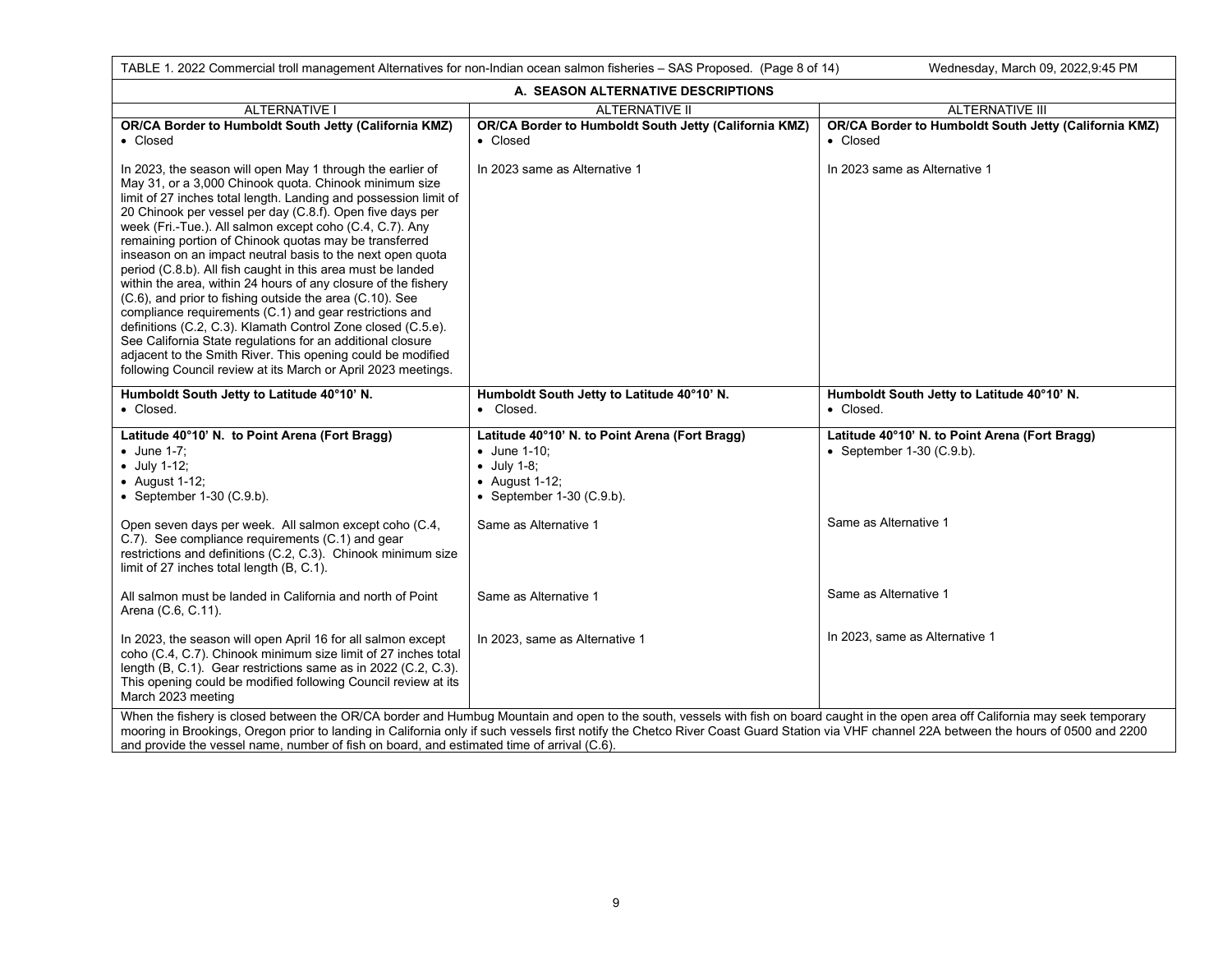| TABLE 1. 2022 Commercial troll management Alternatives for non-Indian ocean salmon fisheries – SAS Proposed. (Page 9 of 14)<br>Wednesday, March 09, 2022, 9:45 PM                                                                                                                                                                         |                                                                                      |                                                                                                                                                                                                                                                                       |  |  |  |
|-------------------------------------------------------------------------------------------------------------------------------------------------------------------------------------------------------------------------------------------------------------------------------------------------------------------------------------------|--------------------------------------------------------------------------------------|-----------------------------------------------------------------------------------------------------------------------------------------------------------------------------------------------------------------------------------------------------------------------|--|--|--|
| A. SEASON ALTERNATIVE DESCRIPTIONS                                                                                                                                                                                                                                                                                                        |                                                                                      |                                                                                                                                                                                                                                                                       |  |  |  |
| <b>ALTERNATIVE I</b>                                                                                                                                                                                                                                                                                                                      | <b>ALTERNATIVE II</b><br><b>ALTERNATIVE III</b>                                      |                                                                                                                                                                                                                                                                       |  |  |  |
| Pt. Arena to Pigeon Pt. (San Francisco)                                                                                                                                                                                                                                                                                                   | Pt. Arena to Pigeon Pt. (San Francisco)                                              | Pt. Arena to Pigeon Pt. (San Francisco)                                                                                                                                                                                                                               |  |  |  |
| $\bullet$ June 1-7:                                                                                                                                                                                                                                                                                                                       | $\bullet$ June 1-10:                                                                 | $\bullet$ June 1-10:                                                                                                                                                                                                                                                  |  |  |  |
| $\bullet$ July 1-12;                                                                                                                                                                                                                                                                                                                      | $\bullet$ July 1-8;                                                                  | $\bullet$ July 1-10:                                                                                                                                                                                                                                                  |  |  |  |
| $\bullet$ August 1-12;                                                                                                                                                                                                                                                                                                                    | • August $1-12$ ;                                                                    | $\bullet$ August 1-10;                                                                                                                                                                                                                                                |  |  |  |
| • September $1-30$ (C.9.b).                                                                                                                                                                                                                                                                                                               | • September $1-30$ (C.9.b).                                                          | • September $1-30$ (C.9.b).                                                                                                                                                                                                                                           |  |  |  |
| Open seven days per week. All salmon except coho (C.4,<br>C.7). Chinook minimum size limit of 27 inches total length<br>through August, then 26 inches thereafter (B, C.1). See<br>compliance requirements (C.1) and gear restrictions and<br>definitions (C.2, C.3).                                                                     | Same as Alternative 1                                                                | Open seven days per week. All salmon except coho (C.4,<br>C.7). Chinook minimum size limit of 28 inches total length<br>through August, then 26 inches thereafter (B, C.1). See<br>compliance requirements (C.1) and gear restrictions and<br>definitions (C.2, C.3). |  |  |  |
| All salmon must be landed in California (C.6).<br>During September, all salmon must be landed south of<br>Point Arena (C.6, C.11).                                                                                                                                                                                                        | Same as Alternative 1                                                                | Same as Alternative 1                                                                                                                                                                                                                                                 |  |  |  |
| In 2023, the season will open May 1 for all salmon except<br>coho (C.4, C.7). Chinook minimum size limit of 27 inches<br>total length (B, C.1). Gear restrictions same as in 2022<br>(C.2, C.3). This opening could be modified following<br>Council review at its March or April 2023 meeting.                                           | In 2023, Same as Alternative 1                                                       | In 2023, Same as Alternative 1                                                                                                                                                                                                                                        |  |  |  |
| Point Reyes to Point San Pedro (Fall Area Target<br>Zone)<br>• October 3-7, 10-14.                                                                                                                                                                                                                                                        | Point Reyes to Point San Pedro (Fall Area Target<br>Zone)<br>• Same as Alternative 1 | Point Reyes to Point San Pedro (Fall Area Target<br>Zone)<br>• Same as Alternative 1                                                                                                                                                                                  |  |  |  |
| Open five days per week (Mon.-Fri.). All salmon except<br>coho (C.4, C.7). Chinook minimum size limit of 26 inches<br>total length (B, C.1). All salmon caught in this area must be<br>landed between Point Arena and Pigeon Point (C.6,<br>C.11). See compliance requirements (C.1) and gear<br>restrictions and definitions (C.2, C.3). | Same as Alternative 1                                                                | Same as Alternative 1                                                                                                                                                                                                                                                 |  |  |  |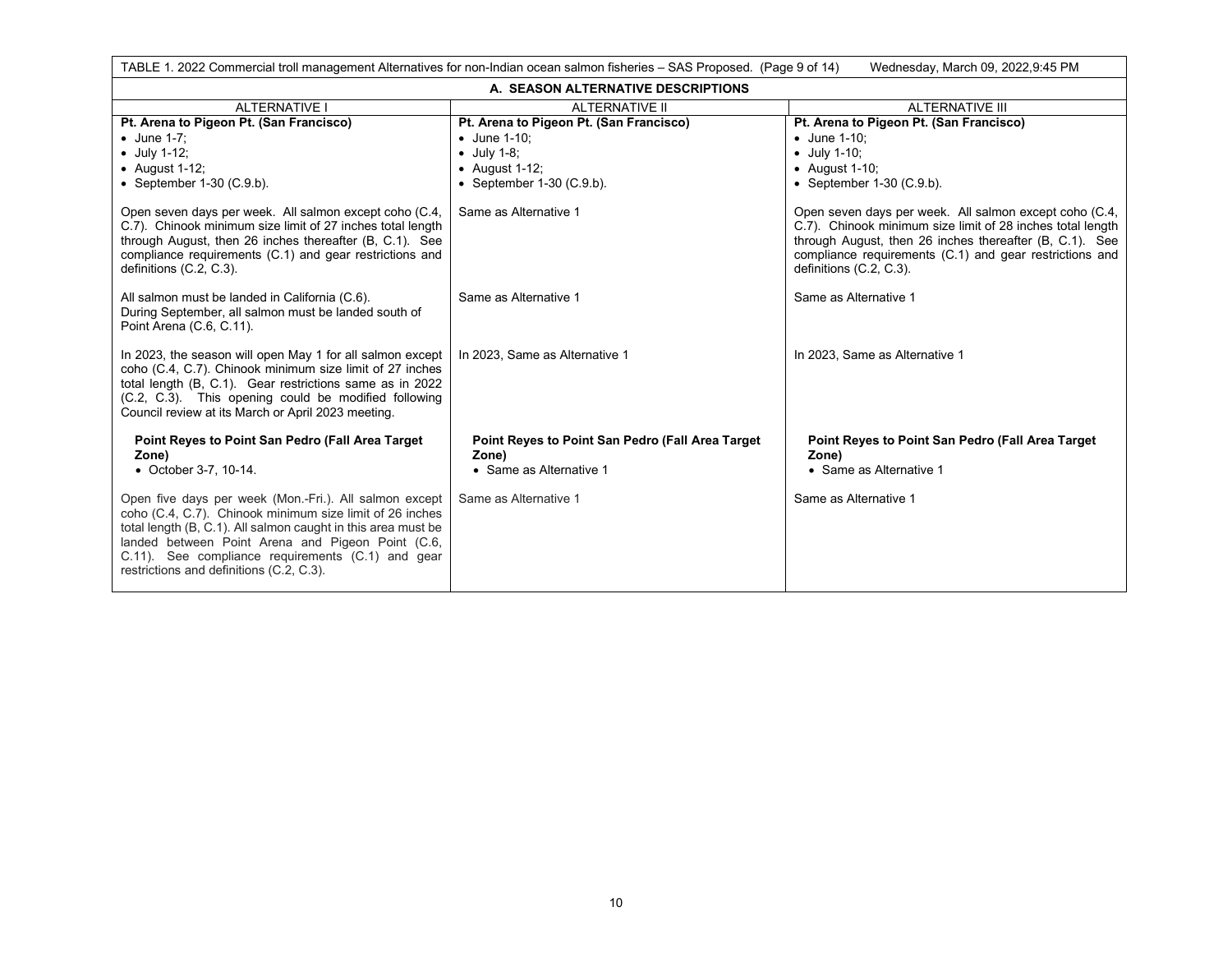| TABLE 1. 2022 Commercial troll management Alternatives for non-Indian ocean salmon fisheries – SAS Proposed. (Page 10 of 14)<br>Wednesday, March 09, 2022, 9:45 PM                                                                                                                                                                                                                  |                                               |                                                                                                                                                                                                                                                                            |  |  |  |
|-------------------------------------------------------------------------------------------------------------------------------------------------------------------------------------------------------------------------------------------------------------------------------------------------------------------------------------------------------------------------------------|-----------------------------------------------|----------------------------------------------------------------------------------------------------------------------------------------------------------------------------------------------------------------------------------------------------------------------------|--|--|--|
| A. SEASON ALTERNATIVE DESCRIPTIONS                                                                                                                                                                                                                                                                                                                                                  |                                               |                                                                                                                                                                                                                                                                            |  |  |  |
| <b>ALTERNATIVE I</b><br><b>ALTERNATIVE II</b><br>ALTERNATIVE III                                                                                                                                                                                                                                                                                                                    |                                               |                                                                                                                                                                                                                                                                            |  |  |  |
| Pigeon Point to U.S./Mexico Border (Monterey)                                                                                                                                                                                                                                                                                                                                       | Pigeon Point to U.S./Mexico Border (Monterey) | Pigeon Point to U.S./Mexico Border (Monterey)                                                                                                                                                                                                                              |  |  |  |
| • May 1-12,                                                                                                                                                                                                                                                                                                                                                                         | • May 1-12,                                   | • May 1-12;                                                                                                                                                                                                                                                                |  |  |  |
| • May 20-27;                                                                                                                                                                                                                                                                                                                                                                        | • May 20-27;                                  | • May 20-27;                                                                                                                                                                                                                                                               |  |  |  |
| $\bullet$ June 1-7;                                                                                                                                                                                                                                                                                                                                                                 | $\bullet$ June 1-10:                          | $\bullet$ June 1-10:                                                                                                                                                                                                                                                       |  |  |  |
| $\bullet$ July 1-12;                                                                                                                                                                                                                                                                                                                                                                | • July 1-8 (C.9.b).                           | $\bullet$ July 1-10;                                                                                                                                                                                                                                                       |  |  |  |
| • August 1-12 $(C.9.b)$ .                                                                                                                                                                                                                                                                                                                                                           |                                               | • August 1-10; $(C.9.b)$ .                                                                                                                                                                                                                                                 |  |  |  |
| Open seven days per week. All salmon except coho (C.4,<br>C.7). Chinook minimum size limit of 27 inches total length<br>(B, C.1). See compliance requirements (C.1) and gear<br>restrictions and definitions (C.2, C.3). All salmon must be<br>landed in California (C.6).                                                                                                          | Same as Alternative 1                         | Open seven days per week. All salmon except coho (C.4,<br>C.7). Chinook minimum size limit of 28 inches total length<br>(B, C.1). See compliance requirements (C.1) and gear<br>restrictions and definitions (C.2, C.3). All salmon must be<br>landed in California (C.6). |  |  |  |
| In 2023, same as Alternative 1<br>In 2023, the season will open May 1 for all salmon except<br>In 2023, same as Alternative 1<br>coho (C.4, C.7). Chinook minimum size limit of 27 inches<br>total length (B, C.1). Gear restrictions same as in 2022<br>(C.2, C.3). This opening could be modified following<br>Council review at its March or April 2023 meeting.                 |                                               |                                                                                                                                                                                                                                                                            |  |  |  |
| California State regulations require all salmon be made available to a CDFW representative for sampling immediately at port of landing. Any person in possession of a salmon with a<br>missing adipose fin, upon request by an authorized agent or employee of the CDFW, shall immediately relinguish the head of the salmon to the State (California Fish and Game<br>Code §8226). |                                               |                                                                                                                                                                                                                                                                            |  |  |  |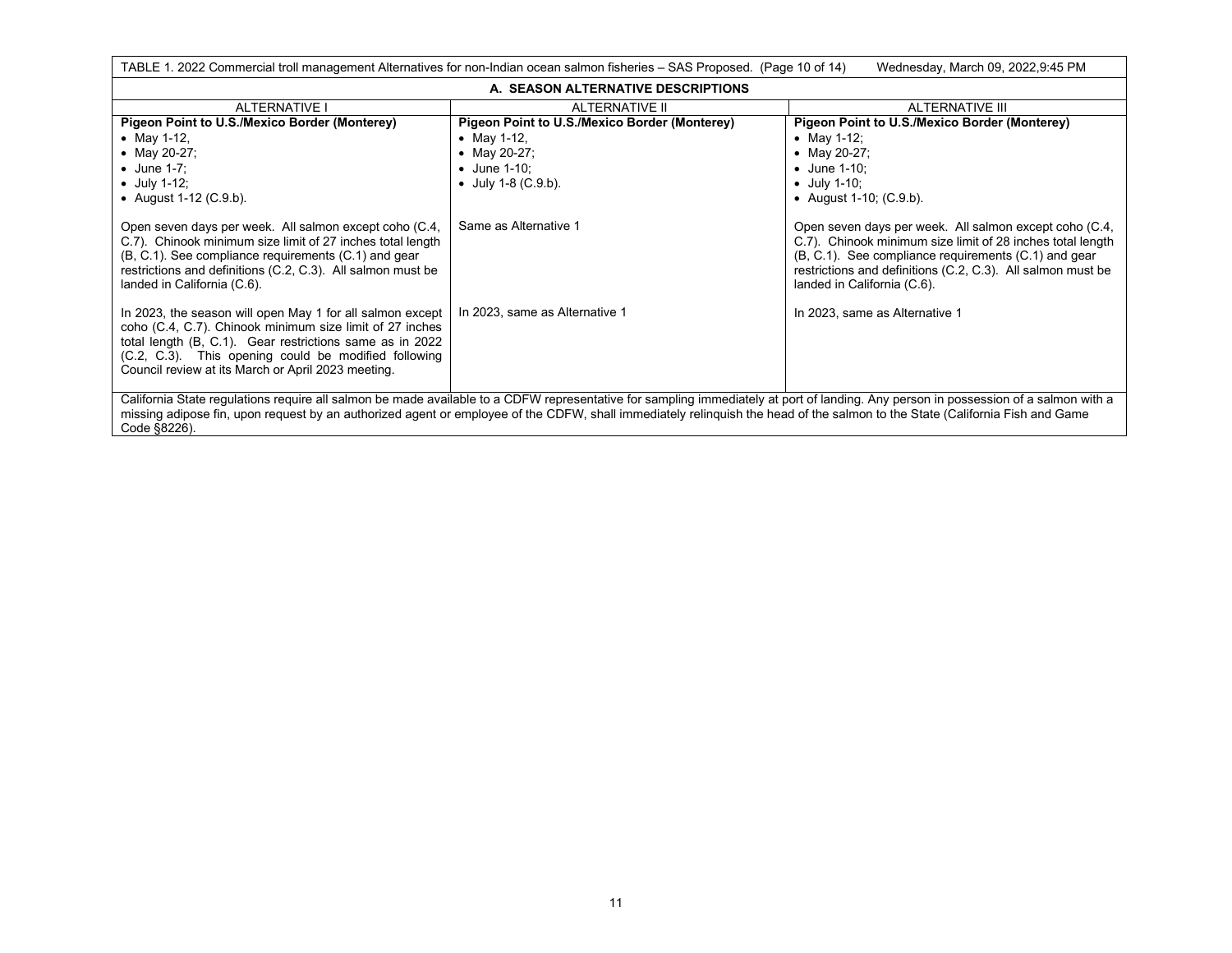|                                                            | Chinook                  |          | Coho                |          |      |
|------------------------------------------------------------|--------------------------|----------|---------------------|----------|------|
| Area (when open)                                           | Total<br>Length          | Head-off | <b>Total Length</b> | Head-off | Pink |
| North of Cape Falcon                                       | 27                       | 20.5     | 16                  | 12       | None |
| Cape Falcon to Humbug Mt.                                  | 28                       | 21.5     | 16                  | 12       | None |
| Humbug Mt. to OR/CA Border                                 | 28                       | 21.5     |                     |          | None |
| OR/CA Border to Humboldt South Jetty                       | $\overline{\phantom{a}}$ |          |                     |          |      |
| Latitude 40°10' N. to Pt. Arena                            | 27                       | 20.5     |                     |          | 27   |
| Pt. Arena to Pigeon Pt. through August (Alt. 1 and Alt. 2) | 27                       | 20.5     |                     |          | 27   |
| Pt. Arena to Pigeon Pt. through August (Alt. 3)            | 28                       | 21.5     |                     |          | 28   |
| Pt. Arena to Pigeon Pt. September-October                  | 26                       | 19.5     |                     |          | 26   |
| Pigeon Pt. to U.S./Mexico Border (Alt 1 and Alt. 2)        | 27                       | 20.5     |                     |          | 27   |
| Pigeon Pt. to U.S./Mexico Border (Alt. 3)                  | 28                       | 21.5     |                     |          | 28   |

**B. MINIMUM SIZE (Inches) (See C.1)**

# **C. REQUIREMENTS, DEFINITIONS, RESTRICTIONS, OR EXCEPTIONS**

C.1. Compliance with Minimum Size or Other Special Restrictions: All salmon on board a vessel must meet the minimum size, landing/possession limit, or other special requirements for the area being fished and the area in which they are landed if the area is open or has been closed less than 48 hours for that species of salmon. Salmon may be landed in an area that has been closed for a species of salmon more than 48 hours only if they meet the minimum size, landing/possession limit, or other special requirements for the area in which they were caught. Salmon may not be filleted prior to landing.

Any person who is required to report a salmon landing by applicable state law must include on the state landing receipt for that landing both the number and weight of salmon landed by species. States may require fish landing/receiving tickets be kept on board the vessel for 90 days or more after landing to account for all previous salmon landings.

## C.2. Gear Restrictions:

- a. Salmon may be taken only by hook and line using single point, single shank, barbless hooks.
- b. Cape Falcon, Oregon, to the OR/CA border: No more than 4 spreads are allowed per line.
- c. OR/CA border to U.S./Mexico border: No more than 6 lines are allowed per vessel, and barbless circle hooks are required when fishing with bait by any means other than trolling.

# C.3. Gear Definitions:

*Trolling defined*: Fishing from a boat or floating device that is making way by means of a source of power, other than drifting by means of the prevailing water current or weather conditions. *Troll fishing gear defined*: One or more lines that drag hooks behind a moving fishing vessel engaged in trolling. In that portion of the fishery management area off Oregon and Washington, the line or lines must be affixed to the vessel and must not be intentionally disengaged from the vessel at any time during the fishing operation.

*Spread defined*: A single leader connected to an individual lure and/or bait.

*Circle hook defined*: A hook with a generally circular shape and a point which turns inward, pointing directly to the shank at a 90º angle.

## C.4. Vessel Operation in Closed Areas with Salmon on Board:

- a. Except as provided under C.4.b below, it is unlawful for a vessel to have troll or recreational gear in the water while in any area closed to fishing for a certain species of salmon, while possessing that species of salmon; however, fishing for species other than salmon is not prohibited if the area is open for such species, and no salmon are in possession.
- b. When Genetic Stock Identification (GSI) samples will be collected in an area closed to commercial salmon fishing, the scientific research permit holder shall notify NOAA OLE, USCG, CDFW, WDFW, ODFW, and OSP at least 24 hours prior to sampling and provide the following information: the vessel name, date, location and time collection activities will be done. Any vessel collecting GSI samples in a closed area shall not possess any salmon other than those from which GSI samples are being collected. Salmon caught for collection of GSI samples must be immediately released in good condition after collection of samples.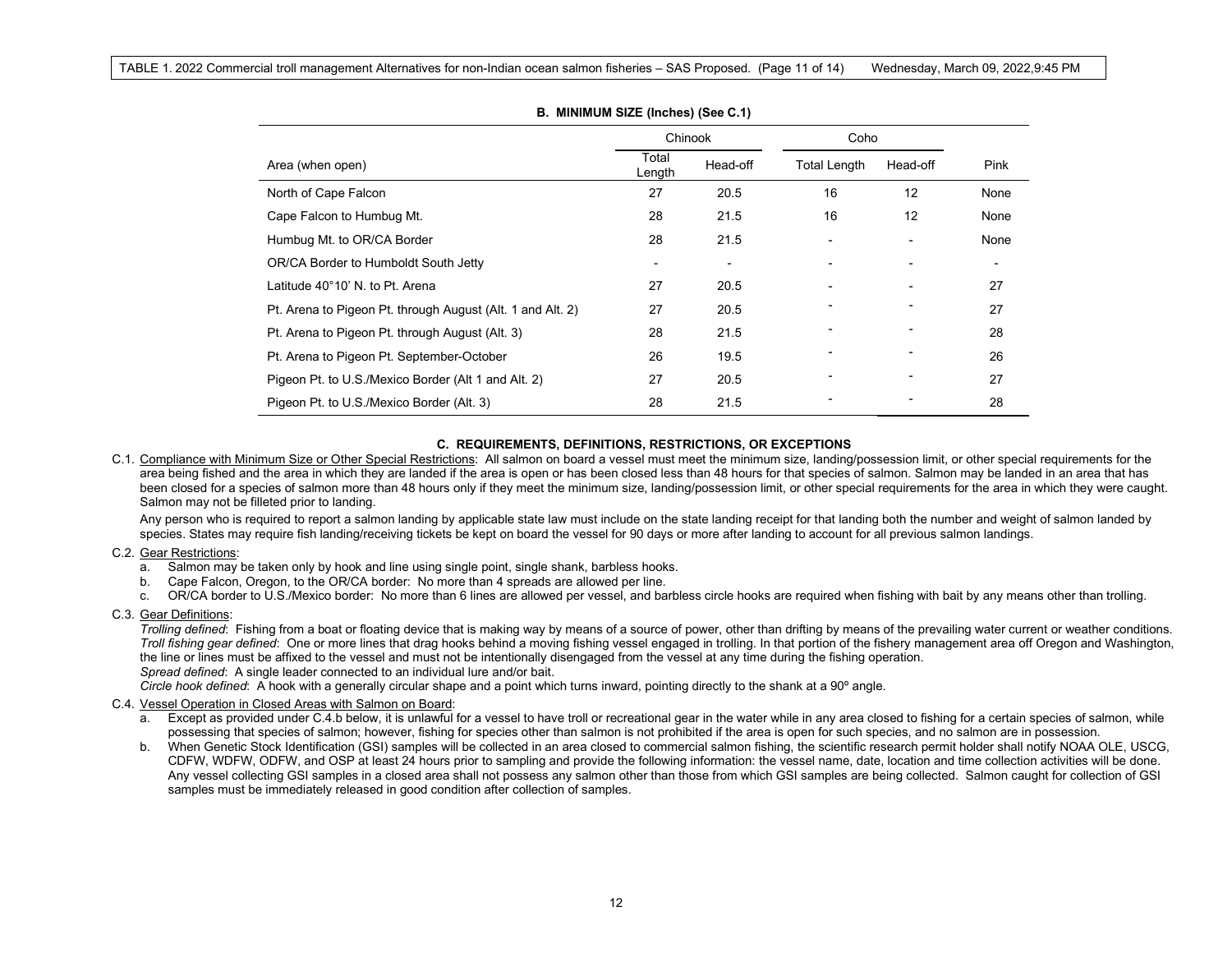TABLE 1. 2022 Commercial troll management Alternatives for non-Indian ocean salmon fisheries – SAS Proposed. (Page 12 of 14) Wednesday, March 09, 2022,9:45 PM

## **C. REQUIREMENTS, DEFINITIONS, RESTRICTIONS, OR EXCEPTIONS** (Continued)

#### C.5.Control Zone Definitions:

- a. *Cape Flattery Control Zone*  The area from Cape Flattery (48º23'00" N. lat.) to the northern boundary of the U.S. EEZ; and the area from Cape Flattery south to Cape Alava (48º10'00" N. lat.) and east of 125º05'00" W. long.
- b. Mandatory Yelloweye Rockfish Conservation Area The area in Washington Marine Catch Area 3 from 48°00.00' N. lat.; 125°14.00' W. long. to 48°02.00' N. lat.; 125°14.00' W. long. to 48°02.00' N. lat.; 125°16.50' W. long. to 48°00.00' N. lat.; 125°16.50' W. long. and connecting back to 48°00.00' N. lat.; 125°14.00' W. long.
- c. *Grays Harbor Control Zone* The area defined by a line drawn from the Westport Lighthouse (46° 53'18" N. lat., 124° 07'01" W. long.) to Buoy #2 (46° 52'42" N. lat., 124°12'42" W. long.) to Buoy #3 (46° 55'00" N. lat., 124°14'48" W. long.) to the Grays Harbor north jetty (46° 55'36" N. lat., 124°10'51" W. long.).
- d. *Columbia Control Zone* An area at the Columbia River mouth, bounded on the west by a line running northeast/southwest between the red lighted Buoy #4 (46°13'35" N. lat., 124°06'50" W. long.) and the green lighted Buoy #7 (46°15'09' N. lat., 124°06'16" W. long.); on the east, by the Buoy #10 line which bears north/south at 357° true from the south jetty at 46°14'00" N. lat.,124°03'07" W. long. to its intersection with the north jetty; on the north, by a line running northeast/southwest between the green lighted Buoy #7 to the tip of the north jetty (46°15'48" N. lat., 124°05'20" W. long.), and then along the north jetty to the point of intersection with the Buoy #10 line; and, on the south, by a line running northeast/southwest between the red lighted Buoy #4 and tip of the south jetty (46°14'03" N. lat., 124°04'05" W. long.), and then along the south jetty to the point of intersection with the Buoy #10 line.
- e. Klamath Control Zone The ocean area at the Klamath River mouth bounded on the north by 41°38'48" N. lat. (approximately 6 nautical miles north of the Klamath River mouth); on the west by 124°23'00" W. long. (approximately 12 nautical miles off shore); and on the south by 41°26'48" N. lat. (approximately 6 nautical miles south of the Klamath River mouth).
- f. Waypoints for the 40 fathom regulatory line from Cape Falcon to Humbug Mt. (50 CFR 660.71 (k) (12)-(70), when in place.

| 45°46.00' N. lat., 124°04.49' W. long.; | 44°51.28' N. lat., 124°10.21' W. long.; | 44°08.30' N. lat., 124°16.75' W. long.;                    | 43°10.96' N. lat., 124°32.33' W. long.;          |
|-----------------------------------------|-----------------------------------------|------------------------------------------------------------|--------------------------------------------------|
| 45°44.34' N. lat., 124°05.09' W. long.; | 44°49.49' N. lat., 124°10.90' W. long.; | 44°01.18' N. lat., 124°15.42' W. long.;                    | 43°05.65' N. lat., 124°31.52' W. long.;          |
| 45°40.64' N. lat., 124°04.90' W. long.; | 44°44.96' N. lat., 124°14.39' W. long.; | $43^{\circ}51.61'$ N. lat., 124 $^{\circ}14.68'$ W. long.; | $42^{\circ}59.66'$ N. lat., 124°32.58′ W. long.; |
| 45°33.00' N. lat., 124°04.46' W. long.; | 44°43.44' N. lat., 124°14.78' W. long.; | 43°42.66' N. lat., 124°15.46' W. long.;                    | 42°54.97' N. lat., 124°36.99' W. long.;          |
| 45°32.27' N. lat., 124°04.74' W. long.; | 44°42.26' N. lat., 124°13.81' W. long.; | 43°40.49' N. lat., 124°15.74' W. long.;                    | 42°53.81′ N. lat., 124°38.57′ W. long.;          |
| 45°29.26' N. lat., 124°04.22' W. long.; | 44°41.68' N. lat., 124°15.38' W. long.; | 43°38.77' N. lat., 124°15.64' W. long.;                    | 42°50.00' N. lat., 124°39.68' W. long.;          |
| 45°20.25′ N. lat., 124°04.67′ W. long.; | 44°34.87' N. lat., 124°15.80' W. long.; | 43°34.52′ N. lat., 124°16.73′ W. long.;                    | 42°49.13' N. lat., 124°39.70' W. long.;          |
| 45°19.99' N. lat., 124°04.62' W. long.; | 44°33.74′ N. lat., 124°14.44′ W. long.; | 43°28.82' N. lat., 124°19.52' W. long.;                    | 42°46.47′ N. lat., 124°38.89′ W. long.;          |
| 45°17.50' N. lat., 124°04.91' W. long.; | 44°27.66' N. lat., 124°16.99' W. long.; | 43°23.91′ N. lat., 124°24.28′ W. long.;                    | 42°45.74′ N. lat., 124°38.86′ W. long.;          |
| 45°11.29′ N. lat., 124°05.20′ W. long.; | 44°19.13' N. lat., 124°19.22' W. long.; | 43°20.83' N. lat., 124°26.63' W. long.;                    | 42°44.79' N. lat., 124°37.96' W. long.;          |
| 45°05.80' N. lat., 124°05.40' W. long.; | 44°15.35' N. lat., 124°17.38' W. long.; | 43°17.96' N. lat., 124°28.81' W. long.;                    | 42°45.01′ N. lat., 124°36.39′ W. long.;          |
| 45°05.08′ N. lat., 124°05.93′ W. long.; | 44°14.38' N. lat., 124°17.78' W. long.; | 43°16.75' N. lat., 124°28.42' W. long.;                    | 42°44.14' N. lat., 124°35.17' W. long.;          |
| 45°03.83' N. lat., 124°06.47' W. long.; | 44°12.80' N. lat., 124°17.18' W. long.; | 43°13.97' N. lat., 124°31.99' W. long.;                    | 42°42.14′ N. lat., 124°32.82′ W. long.;          |
| 45°01.70′ N. lat., 124°06.53′ W. long.; | 44°09.23' N. lat., 124°15.96' W. long.; | 43°13.72′ N. lat., 124°33.25′ W. long.;                    | 42°40.50' N. lat., 124°31.98' W. long.           |
| 44°58.75′ N. lat., 124°07.14′ W. long.; | 44°08.38′ N. lat., 124°16.79′ W. long.; | 43°12.26' N. lat., 124°34.16' W. long.;                    |                                                  |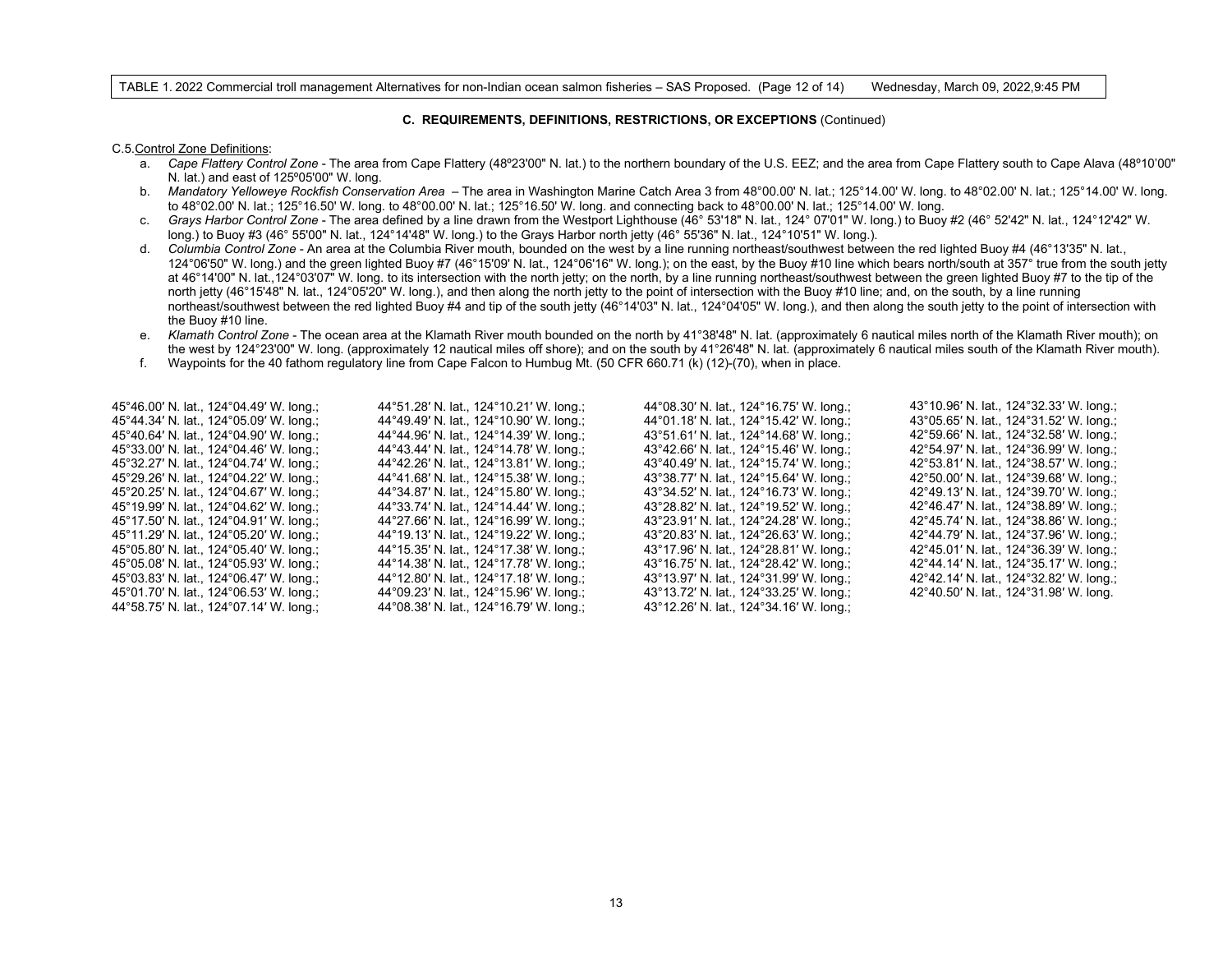#### TABLE 1. 2022 Commercial troll management Alternatives for non-Indian ocean salmon fisheries – SAS Proposed. (Page 13 of 14) Wednesday, March 09, 2022,9:45 PM

# **C. REQUIREMENTS, DEFINITIONS, RESTRICTIONS, OR EXCEPTIONS (continued)**

C.6. Notification When Unsafe Conditions Prevent Compliance with Regulations: If prevented by unsafe weather conditions or mechanical problems from meeting special management area landing restrictions, vessels must notify the U.S. Coast Guard and receive acknowledgment of such notification prior to leaving the area. This notification shall include the name of the vessel, port where delivery will be made, approximate number of salmon (by species) on board, the estimated time of arrival, and the specific reason the vessel is not able to meet special management area landing restrictions.

In addition to contacting the U.S. Coast Guard, vessels fishing south of the Oregon/California border must notify CDFW within one hour of leaving the management area by calling 800-889-8346 and providing the same information as reported to the U.S. Coast Guard. All salmon must be offloaded within 24 hours of reaching port.

#### C.7. Incidental Halibut Harvest: License applications for incidental harvest for halibut during commercial salmon fishing must be obtained from IPHC.

During the 2022 salmon troll season, incidental harvest is authorized only during April, May, and June, and after June 30 if quota remains and if announced on the NMFS hotline (phone: 800-662-9825 or 206-526-6667). WDFW, ODFW, and CDFW will monitor landings. If the landings are projected to exceed the IPHC's preseason allocation or the total Area 2A non-Indian commercial halibut allocation, NMFS will take inseason action to prohibit retention of halibut in the non-Indian salmon troll fishery.

Beginning May 16, 2022 through the end of the 2022 salmon troll fishery, and beginning April 1, 2023, until modified through inseason action or superseded by the 2023 management measures the Council adopted the following options for public review:

Option I - May 16, 2022 until the end of the 2022 salmon troll season, and April 1-May 15, 2023 , license holders may land or possess no more than one Pacific halibut per two Chinook, except one Pacific halibut may be possessed or landed without meeting the ratio requirement, and no more than 35 halibut may be possessed or landed per trip. Pacific halibut retained must be no less than 32 inches in total length (with head on).

Option II - May 16, 2022 until the end of the 2022 salmon troll season, and April 1-May 15, 2023 , license holders may land or possess no more than one Pacific halibut per two Chinook, except one Pacific halibut may be possessed or landed without meeting the ratio requirement, and no more than 30 halibut may be possessed or landed per trip. Pacific halibut retained must be no less than 32 inches in total length (with head on).

Option III - May 16, 2022 until the end of the 2022 salmon troll season, and April 1-May 15, 2023 , license holders may land or possess no more than one Pacific halibut per two Chinook, except one Pacific halibut may be possessed or landed without meeting the ratio requirement, and no more than 25 halibut may be possessed or landed per trip. Pacific halibut retained must be no less than 32 inches in total length (with head on).

Incidental Pacific halibut catch regulations in the commercial salmon troll fishery adopted for 2022, prior to any 2022 inseason action, will be in effect when incidental Pacific halibut retention opens on April 1, 2023 unless otherwise modified by inseason action at the March 2023 Council meeting.

a. "C-shaped" yelloweye rockfish conservation area is an area to be voluntarily avoided for salmon trolling. NMFS and the Council request salmon trollers voluntarily avoid this area in order to protect yelloweye rockfish. The area is defined in the Pacific Council Halibut Catch Sharing Plan in the North Coast subarea (Washington marine area 3), with the following coordinates in the order listed:

48°18' N. lat.; 125°18' W. long.; 48°18' N. lat.; 124°59' W. long.; 48°11' N. lat.; 124°59' W. long.; 48°11' N. lat.; 125°11' W. long.; 48°04' N. lat.; 125°11' W. long.; 48°04' N. lat.; 124°59' W. long.; 48°00' N. lat.; 124°59' W. long.; 48°00' N. lat.; 125°18' W. long.; and connecting back to 48°18' N. lat.; 125°18' W. long.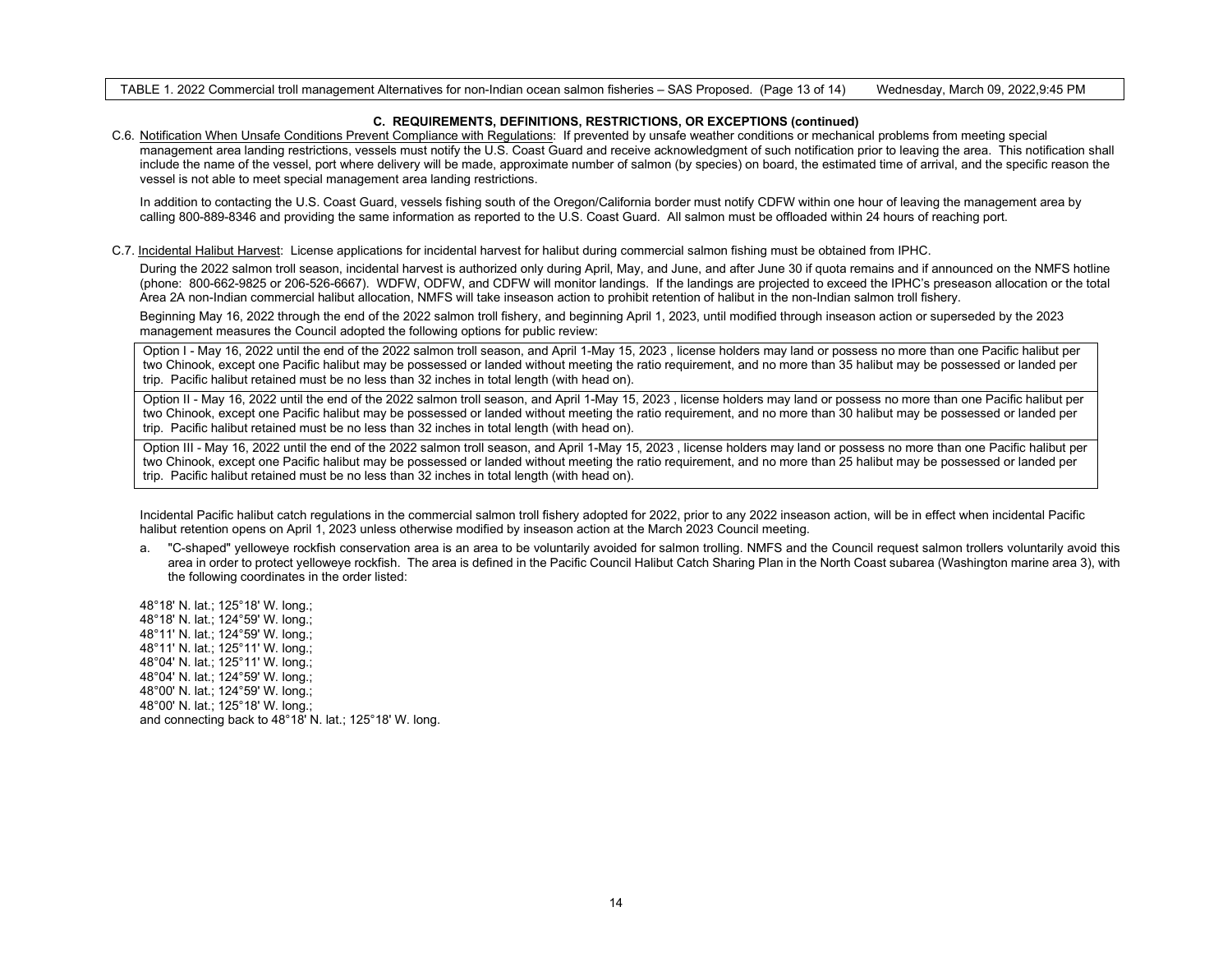TABLE 1. 2021 Commercial troll management Alternatives for non-Indian ocean salmon fisheries – SAS Proposed. (Page 14 of 14) Wednesday, March 09, 2022,9:45 PM

# **C. REQUIREMENTS, DEFINITIONS, RESTRICTIONS, OR EXCEPTIONS (continued)**

- C.8. Inseason Management: In addition to standard inseason actions or modifications already noted under the season description, the following inseason guidance is provided to NMFS:
	- a. Chinook remaining from the May through June non-Indian commercial troll harvest guideline north of Cape Falcon may be transferred to the July through September harvest guideline if the transfer would not result in exceeding preseason impact expectations on any stocks.
	- b. Chinook remaining from May, June, and/or July non-Indian commercial troll quotas in the Oregon or California KMZ may be transferred to the Chinook quota for the next open period if the transfer would not result in exceeding preseason impact expectations on any stocks.
	- c. NMFS may transfer salmon between the recreational and commercial fisheries north of Cape Falcon if there is agreement among the areas' representatives on the Salmon Advisory Subpanel (SAS), and if the transfer would not result in exceeding preseason impact expectations on any stocks.
	- d. At the March 2022 meeting, the Council will consider inseason recommendations for special regulations for any experimental fisheries (proposals must meet Council protocol and be received in November 2022.
	- e. If retention of unmarked coho (adipose fin intact) is permitted by inseason action, the allowable coho quota will be adjusted to ensure preseason projected impacts on all stocks is not exceeded.
	- f. Landing limits may be modified inseason to sustain season length and keep harvest within overall quotas.
	- g. NMFS may close fisheries through inseason action on the recommendation of the affected state(s) of Washington, Oregon or California where the recommendation to close is informed by an evaluation of actions or orders promulgated or issued by jurisdictions in these areas to address public health concerns related to COVID-19 concluding that these actions would likely make access to the fishery impracticable (e.g., restrictions on activities or closure of harbors, launch ramps and other forms of access) or would make information essential to manage and implement the fishery unavailable. NMFS should open fisheries closed on this basis through inseason action upon notice from the affected State(s) that said actions or orders making access to the fishery impracticable have been lifted and information essential to manage and implement the fishery would be available.

#### C.9. State Waters Fisheries: Consistent with Council management objectives:

- a. The State of Oregon may establish additional late-season fisheries in state waters.
- b. The State of California may establish limited fisheries in selected state waters.
- c. Check state regulations for details
- C.10. For the purposes of California Fish and Game Code, Section 8232.5, the definition of the Klamath Management Zone (KMZ) for the ocean salmon season shall be that area from Humbug Mountain, Oregon, to the Southern Boundary of the California KMZ.
- C.11. Latitudes for geographical reference of major landmarks along the west coast. Source: 2018 West Coast federal salmon regulations. [https://www.govinfo.gov/content/pkg/FR-2018-05-01/pdf/2018-09164.pdf.](https://www.govinfo.gov/content/pkg/FR-2018-05-01/pdf/2018-09164.pdf)

| Cape Flattery, WA              | 48°23'00" N lat. | Humboldt South Jetty, CA | 40°45'53" N lat. |
|--------------------------------|------------------|--------------------------|------------------|
| Cape Alava, WA                 | 48°10'00" N lat. | Helliwell line           | 40°10'00" N lat. |
| Queets River, WA               | 47°31'42" N lat. | Horse Mountain, CA       | 40°05'00" N lat. |
| Leadbetter Point, WA           | 46°38'10" N lat. | Point Arena, CA          | 38°57'30" N lat. |
| Cape Falcon, OR                | 45°46'00" N lat. | Point Reyes, CA          | 37°59'44" N lat. |
| Florence South Jetty, OR       | 44°00'54" N lat. | Point San Pedro, CA      | 37°35'40" N lat. |
| South end Heceta Bank line, OR | 44°00'54" N lat. | Pigeon Point, CA         | 37°11'00" N lat. |
| Humbug Mountain, OR            | 43°58'00" N lat. | Point Sur, CA            | 36°18'00" N lat. |
| Oregon-California border       | 42°00'00" N lat. | Point Conception, CA     | 34°27'00" N lat. |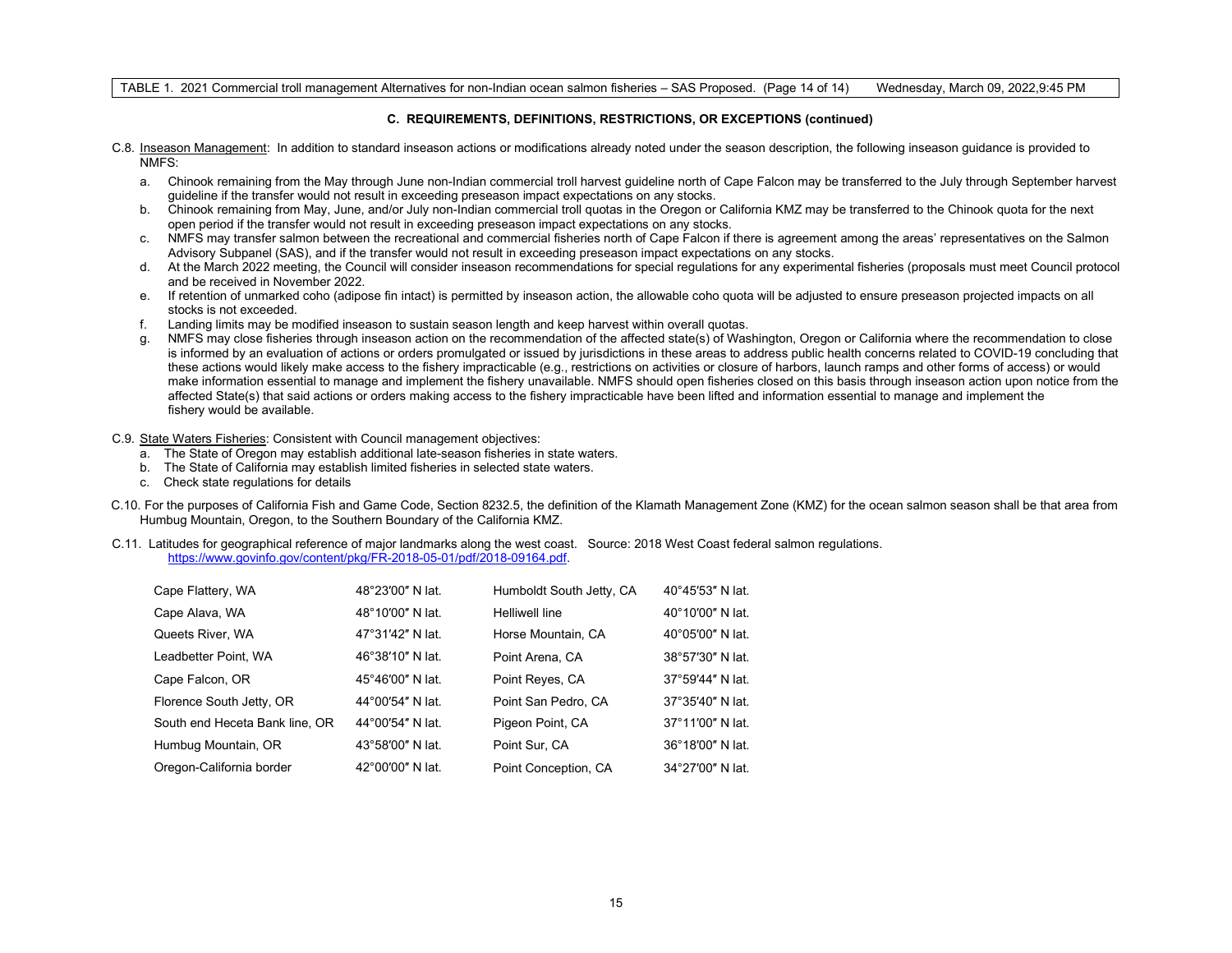| TABLE 2. 2022 Recreational management Alternatives for non-Indian ocean salmon fisheries - SAS Proposed. (Page 1 of 9)<br>Wednesday, March 09, 2022, 9:22 PM                                                                                                                                                                                                                                                                                                                                                                                                                                                                                                                                                                                                                                                                                                                                                                    |                                                                                                                                                                                                                                                                                                                                                                                                                                                |                                                                                                                                                                                                                                                                                                                                                                                                                                                |  |  |
|---------------------------------------------------------------------------------------------------------------------------------------------------------------------------------------------------------------------------------------------------------------------------------------------------------------------------------------------------------------------------------------------------------------------------------------------------------------------------------------------------------------------------------------------------------------------------------------------------------------------------------------------------------------------------------------------------------------------------------------------------------------------------------------------------------------------------------------------------------------------------------------------------------------------------------|------------------------------------------------------------------------------------------------------------------------------------------------------------------------------------------------------------------------------------------------------------------------------------------------------------------------------------------------------------------------------------------------------------------------------------------------|------------------------------------------------------------------------------------------------------------------------------------------------------------------------------------------------------------------------------------------------------------------------------------------------------------------------------------------------------------------------------------------------------------------------------------------------|--|--|
| A. SEASON ALTERNATIVE DESCRIPTIONS                                                                                                                                                                                                                                                                                                                                                                                                                                                                                                                                                                                                                                                                                                                                                                                                                                                                                              |                                                                                                                                                                                                                                                                                                                                                                                                                                                |                                                                                                                                                                                                                                                                                                                                                                                                                                                |  |  |
| <b>ALTERNATIVE I</b>                                                                                                                                                                                                                                                                                                                                                                                                                                                                                                                                                                                                                                                                                                                                                                                                                                                                                                            | <b>ALTERNATIVE II</b>                                                                                                                                                                                                                                                                                                                                                                                                                          | <b>ALTERNATIVE III</b>                                                                                                                                                                                                                                                                                                                                                                                                                         |  |  |
| <b>North of Cape Falcon</b>                                                                                                                                                                                                                                                                                                                                                                                                                                                                                                                                                                                                                                                                                                                                                                                                                                                                                                     | <b>North of Cape Falcon</b>                                                                                                                                                                                                                                                                                                                                                                                                                    | <b>North of Cape Falcon</b>                                                                                                                                                                                                                                                                                                                                                                                                                    |  |  |
| <b>Supplemental Management Information</b>                                                                                                                                                                                                                                                                                                                                                                                                                                                                                                                                                                                                                                                                                                                                                                                                                                                                                      | <b>Supplemental Management Information</b>                                                                                                                                                                                                                                                                                                                                                                                                     | <b>Supplemental Management Information</b>                                                                                                                                                                                                                                                                                                                                                                                                     |  |  |
| 1. Overall non-Indian TAC: 65,000 Chinook and 210,000<br>coho marked with a healed adipose fin clip (marked).<br>2. Recreational TAC: 32,500 Chinook and 176,400 marked<br>coho; all retained coho must be marked.<br>3. Various daily limits and species combinations of one<br>and two salmon will be considered. Including one fish,<br>two fish only, one of which may be a Chinook, and two<br>fish only one of which may be a coho.<br>4. Trade:<br>5. No Area 4B add-on fishery.<br>6. Buoy 10 fishery opens August 1 with an expected<br>landed catch of 45,000 marked coho in August and<br>September.<br>7. Overall Chinook and/or coho TACs may need to be<br>reduced or fisheries adjusted to meet NMFS ESA<br>quidance, FMP requirements, upon conclusion of<br>negotiations in the North of Falcon forum, or upon<br>receipt of preseason catch and abundance expectations<br>for Canadian and Alaskan fisheries. | 1. Overall non-Indian TAC: 60,000 Chinook and 185,000<br>coho marked with a healed adipose fin clip (marked).<br>2. Recreational TAC: 30,000 Chinook and 155,400 marked<br>coho: all retained coho must be marked.<br>3. Same as Alternative 1.<br>4. Trade:<br>5. Same as Alternative 1.<br>6. Buoy 10 fishery opens August 1 with an expected<br>landed catch of 55,000 marked coho in August and<br>September.<br>7. Same as Alternative I. | 1. Overall non-Indian TAC: 55,000 Chinook and 160,000<br>coho marked with a healed adipose fin clip (marked).<br>2. Recreational TAC: 27,500 Chinook and 134,400 marked<br>coho: all retained coho must be marked.<br>3. Same as Alternative 1.<br>4. Trade:<br>5. Same as Alternative 1.<br>6. Buoy 10 fishery opens August 1 with an expected<br>landed catch of 65,000 marked coho in August and<br>September.<br>7. Same as Alternative I. |  |  |
|                                                                                                                                                                                                                                                                                                                                                                                                                                                                                                                                                                                                                                                                                                                                                                                                                                                                                                                                 |                                                                                                                                                                                                                                                                                                                                                                                                                                                |                                                                                                                                                                                                                                                                                                                                                                                                                                                |  |  |
| U.S./Canada Border to Cape Alava (Neah Bay)<br>• June 18 through earlier of September 30, or 18,350<br>marked coho subarea quota, with a subarea guideline<br>of 7,350 Chinook (C.5).                                                                                                                                                                                                                                                                                                                                                                                                                                                                                                                                                                                                                                                                                                                                           | U.S./Canada Border to Cape Alava (Neah Bay)<br>• June 25 through earlier of September 30, or 16,160<br>marked coho subarea quota, with a subarea guideline<br>of 6,790 Chinook (C.5).                                                                                                                                                                                                                                                          | U.S./Canada Border to Cape Alava (Neah Bay)<br>• June 18 through earlier of September 18, or 13,980<br>marked coho subarea quota, with a subarea guideline<br>of 6,220 Chinook (C.5).                                                                                                                                                                                                                                                          |  |  |
| Open seven days per week. All salmon, except no chum<br>beginning August 1; two salmon per day. All coho must<br>be marked with a healed adipose fin clip (C.1).                                                                                                                                                                                                                                                                                                                                                                                                                                                                                                                                                                                                                                                                                                                                                                | Same as Alternative 1                                                                                                                                                                                                                                                                                                                                                                                                                          | Same as Alternative 1                                                                                                                                                                                                                                                                                                                                                                                                                          |  |  |
| Beginning August 1, Chinook non-retention east of the<br>Bonilla-Tatoosh line (C.4.a) during Council managed<br>ocean fishery. See gear restrictions and definitions (C.2,<br>C.3). Inseason management may be used to sustain<br>season length and keep harvest within the overall<br>Chinook and coho recreational TACs for north of Cape<br>Falcon (C.5).                                                                                                                                                                                                                                                                                                                                                                                                                                                                                                                                                                    | Same as Alternative 1                                                                                                                                                                                                                                                                                                                                                                                                                          | Same as Alternative 1                                                                                                                                                                                                                                                                                                                                                                                                                          |  |  |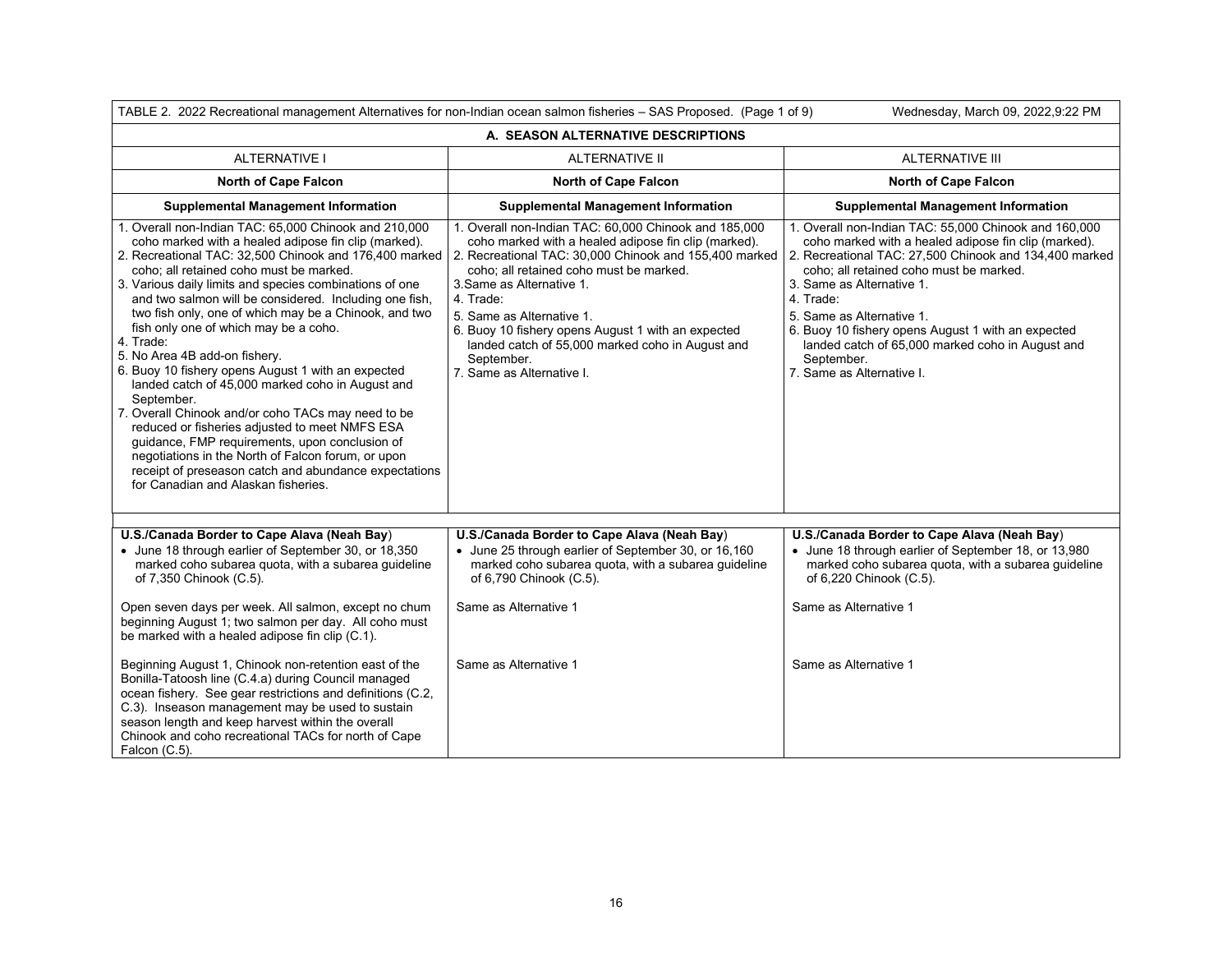| TABLE 2. 2022 Recreational management Alternatives for non-Indian ocean salmon fisheries - SAS Approved. (Page 2 of 9)<br>Wednesday, March 09, 2022,9:22 PM                                                                                                                                |                                                                                                                                                                                                |                                                                                                                                                                                                                                                        |  |  |
|--------------------------------------------------------------------------------------------------------------------------------------------------------------------------------------------------------------------------------------------------------------------------------------------|------------------------------------------------------------------------------------------------------------------------------------------------------------------------------------------------|--------------------------------------------------------------------------------------------------------------------------------------------------------------------------------------------------------------------------------------------------------|--|--|
| A. SEASON ALTERNATIVE DESCRIPTIONS                                                                                                                                                                                                                                                         |                                                                                                                                                                                                |                                                                                                                                                                                                                                                        |  |  |
| <b>ALTERNATIVE I</b>                                                                                                                                                                                                                                                                       | ALTERNATIVE II                                                                                                                                                                                 | ALTERNATIVE III                                                                                                                                                                                                                                        |  |  |
| Cape Alava to Queets River (La Push Subarea)<br>• June 18 through earlier of September 30, or 4,590<br>marked coho subarea quota, with a subarea guideline<br>of 1,250 Chinook (C.5).                                                                                                      | Cape Alava to Queets River (La Push Subarea)<br>• June 25 through earlier of September 30, or 4,040<br>marked coho subarea quota, with a subarea guideline<br>of 1,240 Chinook (C.5).          | Cape Alava to Queets River (La Push Subarea)<br>• June 18 through earlier of September 18, or 3,490<br>marked coho subarea quota, with a subarea guideline<br>of 1,140 Chinook (C.5).                                                                  |  |  |
| Open seven days per week. All salmon, except no chum<br>beginning August 1; two salmon per day. All coho must<br>be marked with a healed adipose fin clip (C.1).                                                                                                                           | Same as Alternative 1                                                                                                                                                                          | Same as Alternative 1                                                                                                                                                                                                                                  |  |  |
| Inseason management may be used to sustain season<br>length and keep harvest within the overall Chinook and<br>coho recreational TACs for north of Cape Falcon (C.5).                                                                                                                      | Same as Alternative 1                                                                                                                                                                          | Same as Alternative 1                                                                                                                                                                                                                                  |  |  |
| • October 1 through earlier of October 9, or 100 Chinook<br>quota (C.5) in the area north of 47°50'00 N. lat. and<br>south of 48°00'00" N. lat.                                                                                                                                            |                                                                                                                                                                                                |                                                                                                                                                                                                                                                        |  |  |
| Open seven days per week. Chinook only, 1 chinook per<br>day 1 (C.1).                                                                                                                                                                                                                      |                                                                                                                                                                                                |                                                                                                                                                                                                                                                        |  |  |
| Queets River to Leadbetter Point (Westport Subarea)<br>• June 18 through earlier of September 30, or 65,260<br>marked coho subarea quota, with a subarea guideline of<br>14,530 Chinook (C.5).                                                                                             | Queets River to Leadbetter Point (Westport Subarea)<br>• June 25 through earlier of September 30, or 57,500<br>marked coho subarea quota, with a subarea guideline of<br>13,410 Chinook (C.5). | Queets River to Leadbetter Point (Westport Subarea)<br>• June 26 through earlier of September 18, or 49,730<br>marked coho subarea quota, with a subarea guideline of<br>12,290 Chinook (C.5).                                                         |  |  |
| Open seven days per week. All salmon; two salmon per<br>day, no more than one of which may be a Chinook. All<br>coho must be marked with a healed adipose fin clip (C.1).<br>Chinook minimum size limit of 22 inches total length (B).                                                     | Same as Alternative 1                                                                                                                                                                          | Open five days per week (Sun.-Thurs.). All salmon; two<br>salmon per day, no more than one of which may be a<br>Chinook. All coho must be marked with a healed adipose<br>fin clip (C.1). Chinook minimum size limit of 22 inches<br>total length (B). |  |  |
| See gear restrictions and definitions (C.2, C.3). Grays<br>Harbor Control Zone closed beginning August 8 (C.4.b).<br>Inseason management may be used to sustain season<br>length and keep harvest within the overall Chinook and<br>coho recreational TACs for north of Cape Falcon (C.5). | Same as Alternative 1                                                                                                                                                                          | Same as Alternative 1                                                                                                                                                                                                                                  |  |  |
|                                                                                                                                                                                                                                                                                            |                                                                                                                                                                                                |                                                                                                                                                                                                                                                        |  |  |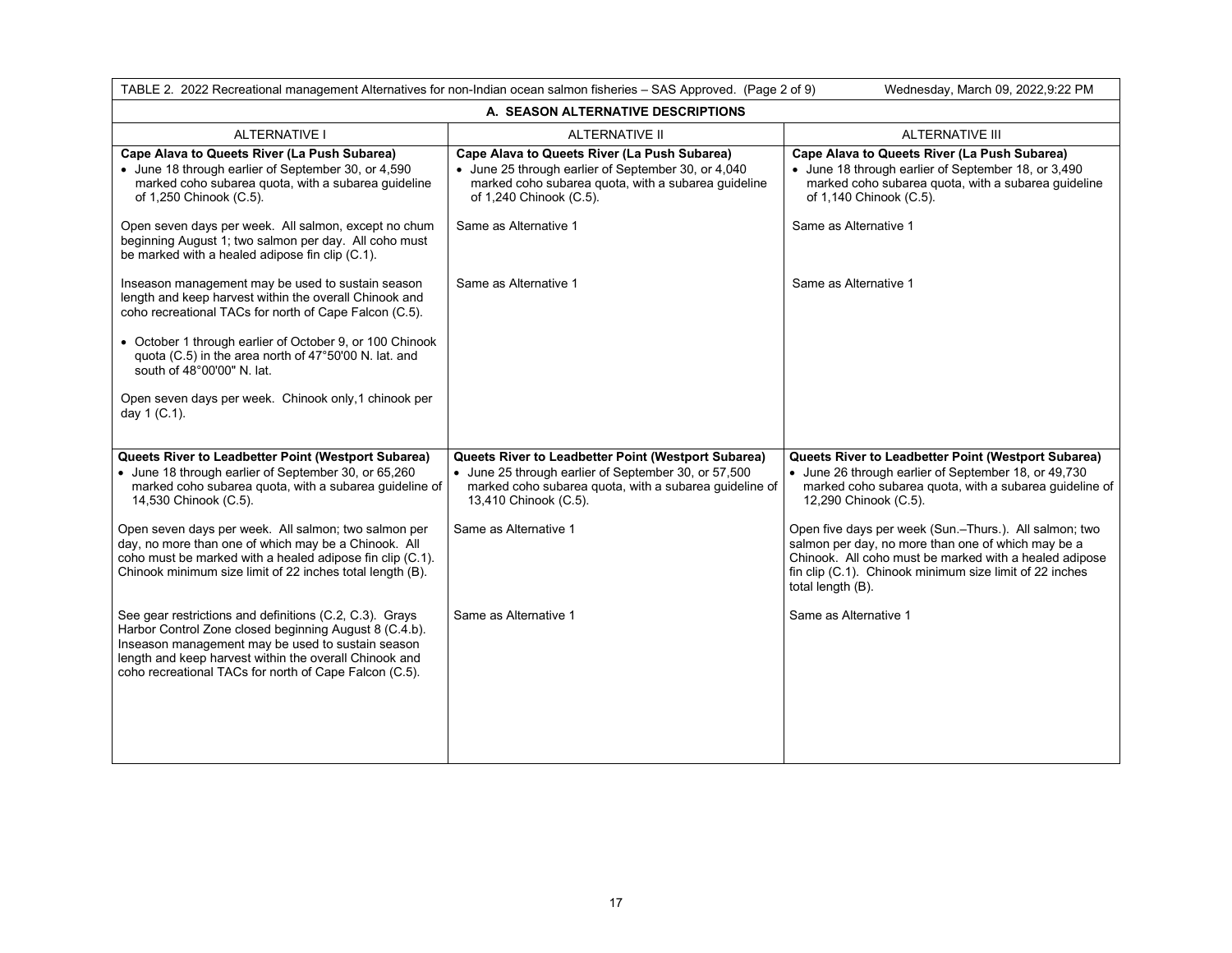| TABLE 2. 2022 Recreational management Alternatives for non-Indian ocean salmon fisheries – SAS Approved. (Page 3 of 9)<br>Wednesday, March 09, 2022,9:22 PM                                                                                                                                                                              |                                                                                                                                                                                                                                       |                                                                                                                                                                                                                                       |  |  |
|------------------------------------------------------------------------------------------------------------------------------------------------------------------------------------------------------------------------------------------------------------------------------------------------------------------------------------------|---------------------------------------------------------------------------------------------------------------------------------------------------------------------------------------------------------------------------------------|---------------------------------------------------------------------------------------------------------------------------------------------------------------------------------------------------------------------------------------|--|--|
| A. SEASON ALTERNATIVE DESCRIPTIONS                                                                                                                                                                                                                                                                                                       |                                                                                                                                                                                                                                       |                                                                                                                                                                                                                                       |  |  |
| <b>ALTERNATIVE I</b>                                                                                                                                                                                                                                                                                                                     | ALTERNATIVE II                                                                                                                                                                                                                        | ALTERNATIVE III                                                                                                                                                                                                                       |  |  |
| Leadbetter Point to Cape Falcon<br>(Columbia River Subarea)<br>• June 18 through earlier of September 30, or 88,200<br>marked coho subarea quota, with a subarea guideline<br>of 9,270 Chinook (C.5).<br>Open seven days per week. All salmon; two salmon per<br>day, no more than one of which may be a Chinook. All                    | <b>Leadbetter Point to Cape Falcon</b><br>(Columbia River Subarea)<br>• June 25 through earlier of September 30, or 77,700<br>marked coho subarea quota, with a subarea guideline<br>of 8,560 Chinook (C.5).<br>Same as Alternative 1 | <b>Leadbetter Point to Cape Falcon</b><br>(Columbia River Subarea)<br>• June 26 through earlier of September 18, or 67,200<br>marked coho subarea quota, with a subarea guideline<br>of 7,850 Chinook (C.5).<br>Same as Alternative 1 |  |  |
| coho must be marked with a healed adipose fin clip (C.1).<br>Chinook minimum size limit of 22 inches total length (B).<br>Columbia Control Zone closed (C.4.c). Inseason<br>management may be used to sustain season length and<br>keep harvest within the overall Chinook and coho<br>recreational TACs for north of Cape Falcon (C.5). | Same as Alternative 1                                                                                                                                                                                                                 | Same as Alternative 1                                                                                                                                                                                                                 |  |  |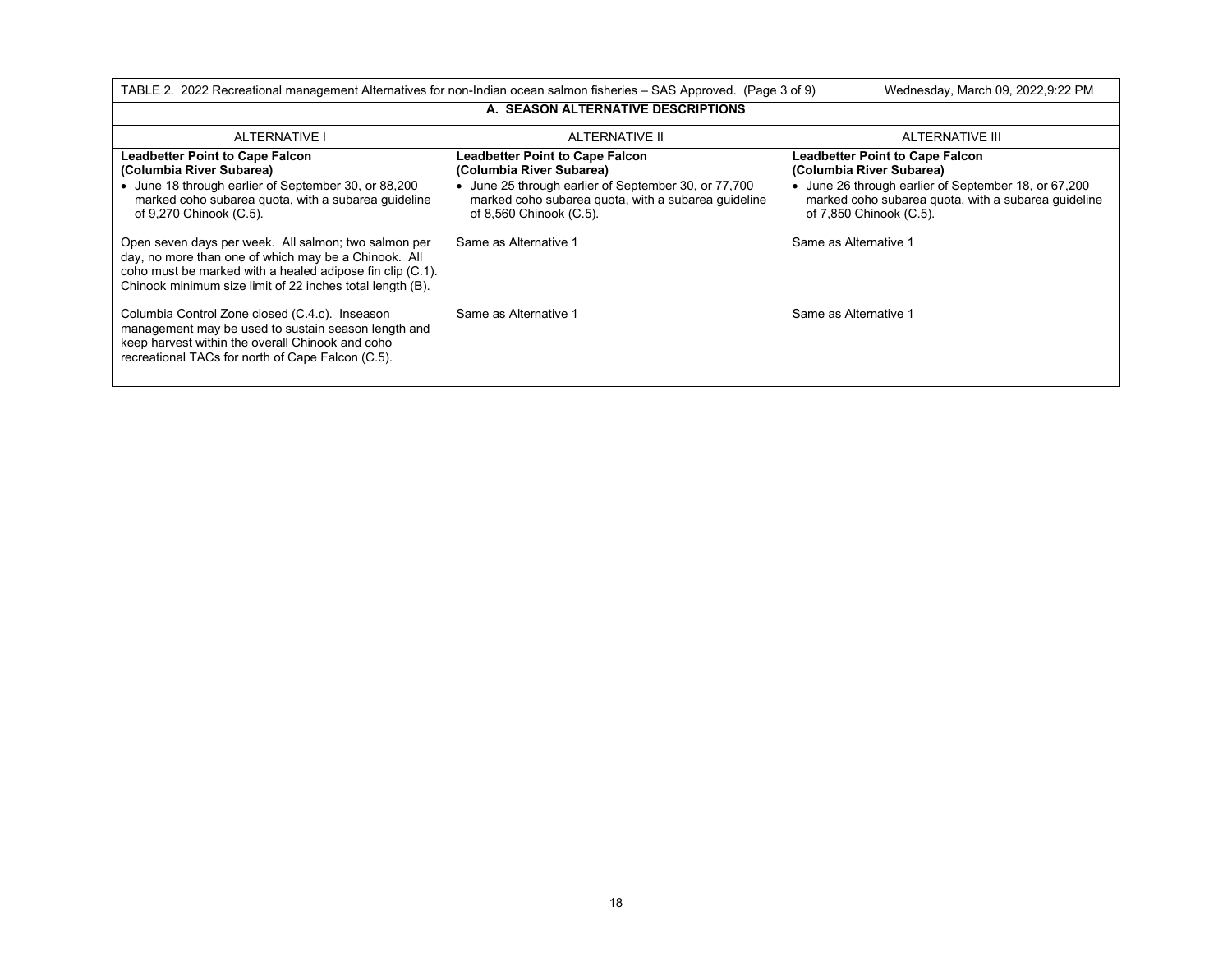| TABLE 2. 2022 Recreational management Alternatives for non-Indian ocean salmon fisheries - SAS Proposed. (Page 4 of 9)<br>Wednesday, March 09, 2022,9:22 PM                                                                                                                                                                                                                                                                                                                                                                                                                                                                                                                                                       |                                                                                                                                                                                                                                                                                                                                                                                                                                                                                                                                                                                                                                                                                                                |                                                                                                                                                                                                                                                                                                                                                                                                                                                                                                                                                                                                                                                                                                                |  |  |
|-------------------------------------------------------------------------------------------------------------------------------------------------------------------------------------------------------------------------------------------------------------------------------------------------------------------------------------------------------------------------------------------------------------------------------------------------------------------------------------------------------------------------------------------------------------------------------------------------------------------------------------------------------------------------------------------------------------------|----------------------------------------------------------------------------------------------------------------------------------------------------------------------------------------------------------------------------------------------------------------------------------------------------------------------------------------------------------------------------------------------------------------------------------------------------------------------------------------------------------------------------------------------------------------------------------------------------------------------------------------------------------------------------------------------------------------|----------------------------------------------------------------------------------------------------------------------------------------------------------------------------------------------------------------------------------------------------------------------------------------------------------------------------------------------------------------------------------------------------------------------------------------------------------------------------------------------------------------------------------------------------------------------------------------------------------------------------------------------------------------------------------------------------------------|--|--|
| A. SEASON ALTERNATIVE DESCRIPTIONS                                                                                                                                                                                                                                                                                                                                                                                                                                                                                                                                                                                                                                                                                |                                                                                                                                                                                                                                                                                                                                                                                                                                                                                                                                                                                                                                                                                                                |                                                                                                                                                                                                                                                                                                                                                                                                                                                                                                                                                                                                                                                                                                                |  |  |
| South of Cape Falcon                                                                                                                                                                                                                                                                                                                                                                                                                                                                                                                                                                                                                                                                                              | South of Cape Falcon                                                                                                                                                                                                                                                                                                                                                                                                                                                                                                                                                                                                                                                                                           | South of Cape Falcon                                                                                                                                                                                                                                                                                                                                                                                                                                                                                                                                                                                                                                                                                           |  |  |
| <b>ALTERNATIVE I</b>                                                                                                                                                                                                                                                                                                                                                                                                                                                                                                                                                                                                                                                                                              | <b>ALTERNATIVE II</b>                                                                                                                                                                                                                                                                                                                                                                                                                                                                                                                                                                                                                                                                                          | <b>ALTERNATIVE III</b>                                                                                                                                                                                                                                                                                                                                                                                                                                                                                                                                                                                                                                                                                         |  |  |
| <b>Supplemental Management Information</b>                                                                                                                                                                                                                                                                                                                                                                                                                                                                                                                                                                                                                                                                        | <b>Supplemental Management Information</b>                                                                                                                                                                                                                                                                                                                                                                                                                                                                                                                                                                                                                                                                     | <b>Supplemental Management Information</b>                                                                                                                                                                                                                                                                                                                                                                                                                                                                                                                                                                                                                                                                     |  |  |
| 1. Sacramento River fall Chinook spawning escapement<br>of xxx, xxx hatchery and natural area adults.<br>2. Sacramento Index exploitation rate of xx.x%.<br>3. Klamath River recreational fishery allocation: x, xxx adult<br>Klamath River fall Chinook.<br>4. Klamath tribal allocation: xx, xxx adult Klamath River<br>fall Chinook.<br>5. Overall recreational coho TAC: 120,000 coho marked<br>with a healed adipose fin clip (marked), and 30,000<br>coho in the non-mark-selective coho fishery.<br>6. Fisheries may need to be adjusted to meet NMFS ESA<br>consultation standards, FMP requirements, other<br>management objectives, or upon receipt of new<br>allocation recommendations from the CFGC. | Sacramento River fall Chinook spawning escapement<br>of xxx, xxx hatchery and natural area adults.<br>2. Sacramento Index exploitation rate of xx.x%.<br>3. Klamath River recreational fishery allocation: x, xxx adult<br>Klamath River fall Chinook.<br>4. Klamath tribal allocation: xx, xxx adult Klamath River<br>fall Chinook.<br>5. Overall recreational coho TAC: 110,000 coho marked<br>with a healed adipose fin clip (marked), and 25,000<br>coho in the non-mark-selective coho fishery.<br>6. Fisheries may need to be adjusted to meet NMFS ESA<br>consultation standards, FMP requirements, other<br>management objectives, or upon receipt of new<br>allocation recommendations from the CFGC. | Sacramento River fall Chinook spawning escapement<br>of xxx, xxx hatchery and natural area adults.<br>2. Sacramento Index exploitation rate of xx.x%.<br>3. Klamath River recreational fishery allocation: x, xxx adult<br>Klamath River fall Chinook.<br>4. Klamath tribal allocation: xx, xxx adult Klamath River<br>fall Chinook.<br>5. Overall recreational coho TAC: 100,000 coho marked<br>with a healed adipose fin clip (marked), and 20,000<br>coho in the non-mark-selective coho fishery.<br>6. Fisheries may need to be adjusted to meet NMFS ESA<br>consultation standards, FMP requirements, other<br>management objectives, or upon receipt of new<br>allocation recommendations from the CFGC. |  |  |
| Cape Falcon to Humbug Mt.<br>• March 15-October 31 (C.6), except as provided below<br>during the all-salmon mark-selective fishery and the<br>non-mark-selective coho fishery (C.5).                                                                                                                                                                                                                                                                                                                                                                                                                                                                                                                              | Cape Falcon to Humbug Mt.<br>• Same as Alternative 1                                                                                                                                                                                                                                                                                                                                                                                                                                                                                                                                                                                                                                                           | Cape Falcon to Humbug Mt.<br>• Same as Alternative 1                                                                                                                                                                                                                                                                                                                                                                                                                                                                                                                                                                                                                                                           |  |  |
| Open seven days per week. All salmon except coho, two<br>fish per day (C.1). Chinook minimum size limit of 24<br>inches total length (B). See gear restrictions and<br>definitions (C.2, C.3).                                                                                                                                                                                                                                                                                                                                                                                                                                                                                                                    | Same as Alternative 1                                                                                                                                                                                                                                                                                                                                                                                                                                                                                                                                                                                                                                                                                          | Same as Alternative 1                                                                                                                                                                                                                                                                                                                                                                                                                                                                                                                                                                                                                                                                                          |  |  |
| In 2023, the season will open March 15 for all salmon<br>except coho, two salmon per day (C.1). Chinook minimum<br>size limit of 24 inches total length (B); and the same gear<br>restrictions as in 2022 (C.2, C.3). This opening could be<br>modified following Council review at its March 2023<br>meeting                                                                                                                                                                                                                                                                                                                                                                                                     | In 2023, same as Alternative 1                                                                                                                                                                                                                                                                                                                                                                                                                                                                                                                                                                                                                                                                                 | In 2023, same as Alternative 1                                                                                                                                                                                                                                                                                                                                                                                                                                                                                                                                                                                                                                                                                 |  |  |
| Fishing in the Stonewall Bank yelloweye rockfish conservation area restricted to trolling only on days the all depth recreational halibut fishery is open (call the halibut fishing hotline<br>1-800-662-9825 for specific dates) (C.3.b, C.4.d).                                                                                                                                                                                                                                                                                                                                                                                                                                                                 |                                                                                                                                                                                                                                                                                                                                                                                                                                                                                                                                                                                                                                                                                                                |                                                                                                                                                                                                                                                                                                                                                                                                                                                                                                                                                                                                                                                                                                                |  |  |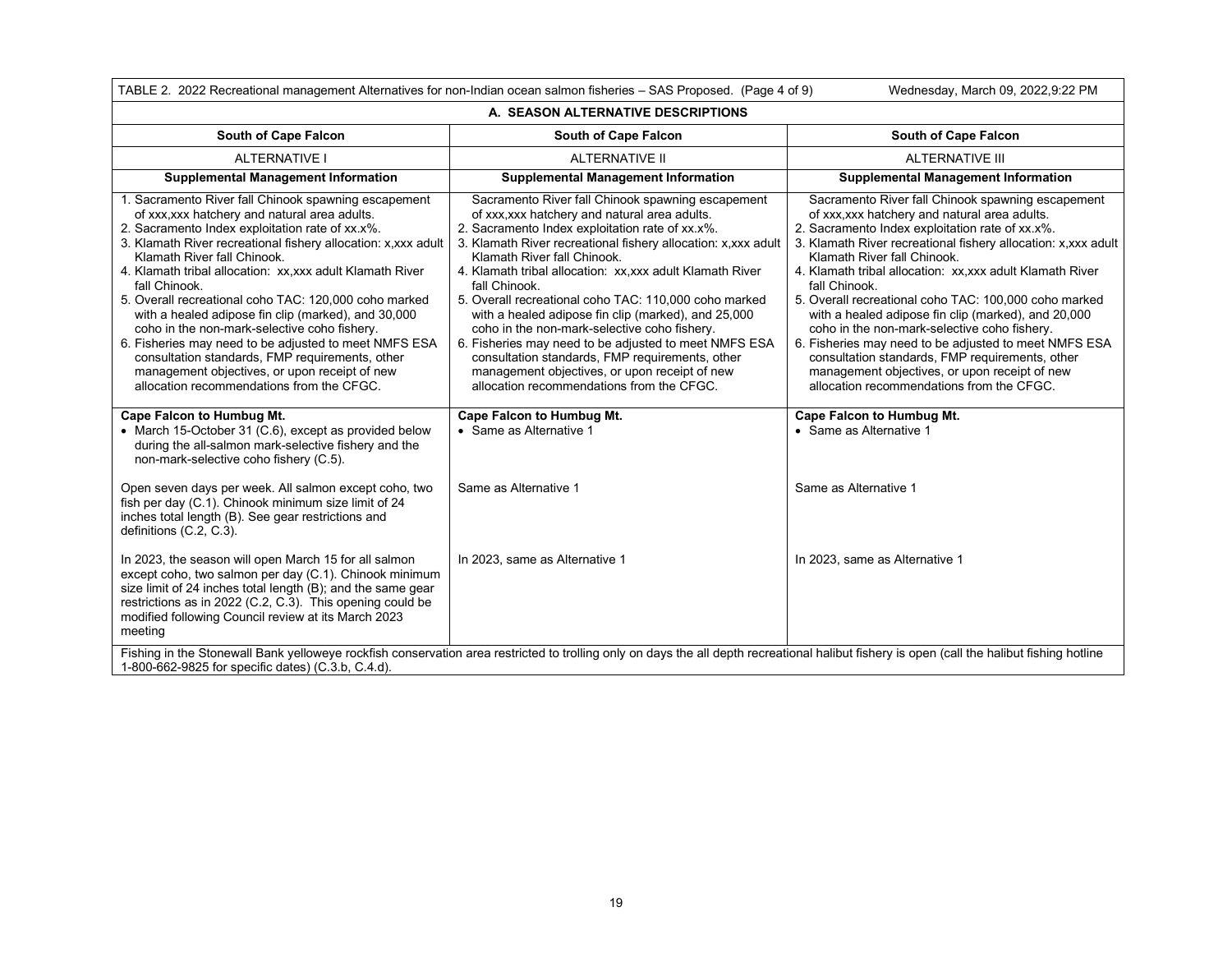| TABLE 2. 2022 Recreational management Alternatives for non-Indian ocean salmon fisheries - SAS Proposed. (Page 5 of 9)<br>Wednesday, March 09, 2022,9:22 PM                                                                                                                                                                 |                                                                                                                                                                                                                                                                                                                             |                                                                                                                                                                                                                                                                                                                             |  |  |
|-----------------------------------------------------------------------------------------------------------------------------------------------------------------------------------------------------------------------------------------------------------------------------------------------------------------------------|-----------------------------------------------------------------------------------------------------------------------------------------------------------------------------------------------------------------------------------------------------------------------------------------------------------------------------|-----------------------------------------------------------------------------------------------------------------------------------------------------------------------------------------------------------------------------------------------------------------------------------------------------------------------------|--|--|
| A. SEASON ALTERNATIVE DESCRIPTIONS                                                                                                                                                                                                                                                                                          |                                                                                                                                                                                                                                                                                                                             |                                                                                                                                                                                                                                                                                                                             |  |  |
| <b>ALTERNATIVE I</b>                                                                                                                                                                                                                                                                                                        | <b>ALTERNATIVE II</b>                                                                                                                                                                                                                                                                                                       | <b>ALTERNATIVE III</b>                                                                                                                                                                                                                                                                                                      |  |  |
| Cape Falcon to OR/CA Border.<br>All-salmon mark-selective coho fishery:<br>• June 18 through the earlier of August 28, or 120,000<br>marked coho quota (C.6).                                                                                                                                                               | Cape Falcon to OR/CA Border.<br>All-salmon mark-selective coho fishery:<br>• June 25 through the earlier of August 21, or 110,000<br>marked coho quota (C.6).                                                                                                                                                               | Cape Falcon to Humbug Mt.<br>All-salmon mark-selective coho fishery:<br>• June 25 through the earlier of August 21, or 100,000<br>marked coho quota (C.6).                                                                                                                                                                  |  |  |
| Open seven days per week. All salmon, two salmon per<br>day. All retained coho must be marked with a healed<br>adipose fin clip (C.1). See minimum size limits (B). See<br>gear restrictions and definitions (C.2, C.3).                                                                                                    | Same as Alternative 1                                                                                                                                                                                                                                                                                                       | Same as Alternative 1                                                                                                                                                                                                                                                                                                       |  |  |
| Any remainder of the mark-selective coho quota may be<br>transferred inseason on an impact neutral basis to the non-<br>selective coho quota from Cape Falcon to Humbug<br>Mountain (C.5).                                                                                                                                  | Same as Alternative 1                                                                                                                                                                                                                                                                                                       | Same as Alternative 1                                                                                                                                                                                                                                                                                                       |  |  |
| <b>Cape Falcon to Humbug Mt.</b><br>Non-mark-selective coho fishery:<br>• September 3 through the earlier of September 30, or<br>30,000 non-mark-selective coho quota (C.6). Open<br>days may be modified inseason.                                                                                                         | Cape Falcon to Humbug Mt.<br>Non-mark-selective coho fishery:<br>• September 6 through the earlier of September 30, or<br>25,000 non-mark-selective coho quota (C.6). Open<br>days may be modified inseason.                                                                                                                | Cape Falcon to Humbug Mt.<br>Non-mark-selective coho fishery:<br>• September 10 through the earlier of September 30, or<br>20,000 non-mark-selective coho quota (C.6). Open<br>days may be modified inseason.                                                                                                               |  |  |
| Open seven days per week. All salmon, two salmon per<br>day (C.1). See minimum size limits (B). See gear<br>restrictions and definitions (C.2, C.3).                                                                                                                                                                        | Same as Alternative 1                                                                                                                                                                                                                                                                                                       | Same as Alternative 1                                                                                                                                                                                                                                                                                                       |  |  |
| Humbug Mt. to OR/CA Border (Oregon KMZ)<br>• May 21-31;<br>• June 18 - August 21 $(C.6)$ .                                                                                                                                                                                                                                  | Humbug Mt. to OR/CA Border (Oregon KMZ)<br>• May 16-July 27 (C.6).                                                                                                                                                                                                                                                          | Humbug Mt. to OR/CA Border (Oregon KMZ)<br>• May 28-August $6$ (C.6).                                                                                                                                                                                                                                                       |  |  |
| Open seven days per week. All salmon except coho,<br>except as listed above for the mark-selective coho fishery<br>From Cape Falcon to the OR/CA Border (June 18-August<br>28). Two salmon per day (C.1). Chinook minimum size<br>limit of 24 inches total length (B). See gear restrictions<br>and definitions (C.2, C.3). | Open seven days per week. All salmon except coho,<br>except as listed above for the mark-selective coho fishery<br>from Cape Falcon to the OR/CA Border (June 25-August<br>21). Two salmon per day (C.1). Chinook minimum size<br>limit of 24 inches total length (B). See gear restrictions<br>and definitions (C.2, C.3). | Open seven days per week. All salmon except coho,<br>except as listed above for the mark-selective coho fishery<br>from Cape Falcon to the OR/CA Border (June 25-August<br>21). Two salmon per day (C.1). Chinook minimum size<br>limit of 24 inches total length (B). See gear restrictions<br>and definitions (C.2, C.3). |  |  |
| Fishing in the Stonewall Bank yelloweye rockfish conservation area restricted to trolling only on days the all depth recreational halibut fishery is open (call the halibut fishing hotline<br>1-800-662-9825 for specific dates) (C.3.b, C.4.d).                                                                           |                                                                                                                                                                                                                                                                                                                             |                                                                                                                                                                                                                                                                                                                             |  |  |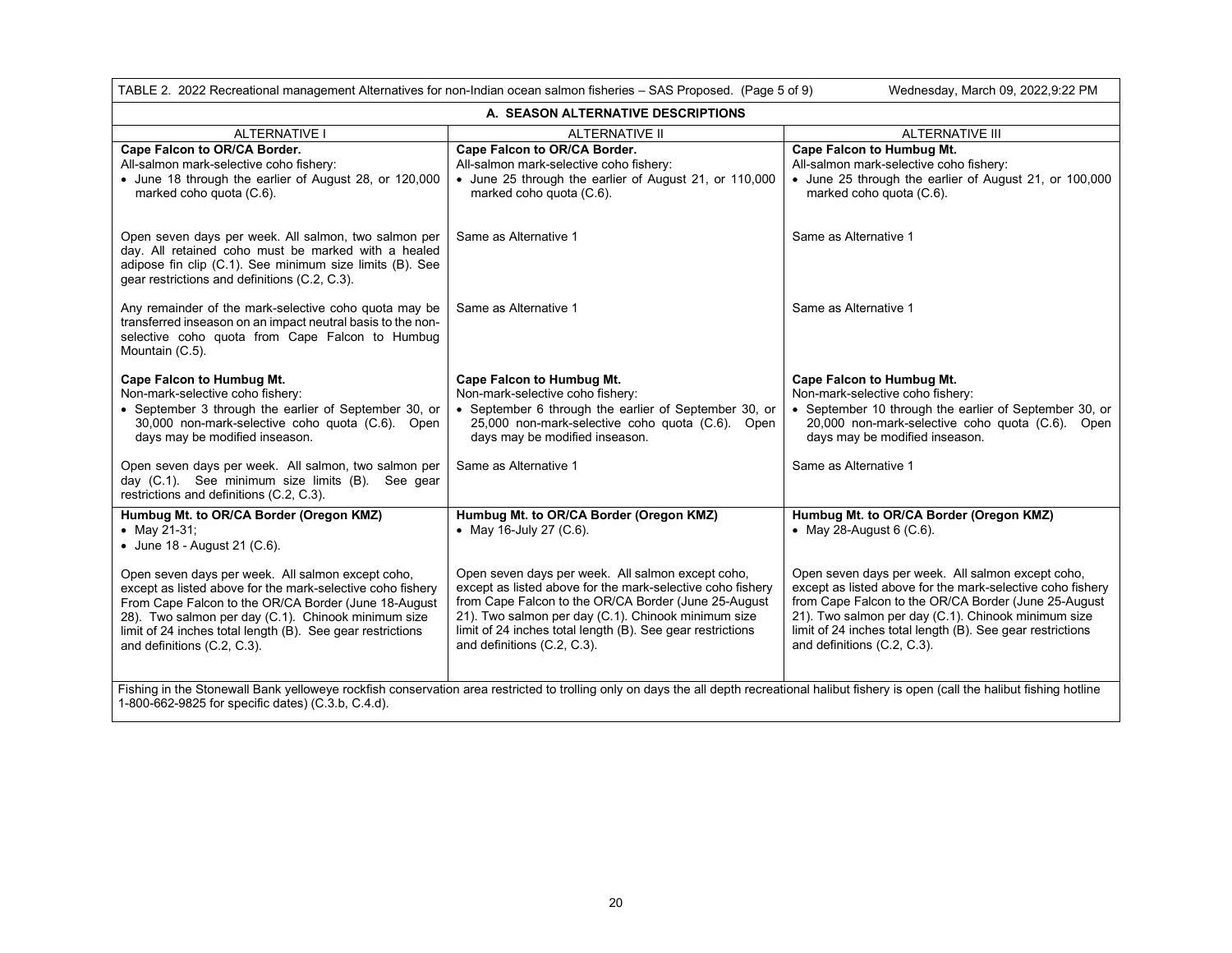| A. SEASON ALTERNATIVE DESCRIPTIONS<br><b>ALTERNATIVE I</b><br><b>ALTERNATIVE III</b><br><b>ALTERNATIVE II</b><br>OR/CA Border to latitude 40°10' N.<br>OR/CA Border to latitude 40°10' N.<br>OR/CA Border to latitude 40°10' N.<br>• May 1-May 15;<br>• May 1-15;<br>• May 1-15;<br>• May 16-31;<br>• May 16-September 5 $(C.6)$ .<br>• May $16-31$ ;<br>$\bullet$ July 1-4;<br>• August 1-31 (C.6).<br>• August 1-31 (C.6).<br>Open seven days per week. All salmon except coho, two<br>Open seven days per week. All salmon except coho, two<br>salmon per day (C.1). Chinook minimum size limit of 24 inches<br>Same as Alternative 1<br>salmon per day (C.1). Chinook minimum size limit of 20<br>total length (B). See gear restrictions and<br>inches total length (B). See gear restrictions and<br>definitions (C.2, C.3).<br>definitions (C.2, C.3).<br>Klamath Control Zone closed in August (C.4.e). See<br>Same as Alternative 1<br>Same as Alternative 1<br>California State regulations for additional closures adjacent<br>to the Smith, Eel, and Klamath Rivers.<br>In 2023, season opens May 1 for all salmon except coho,<br>In 2023, same as Alternative 1<br>In 2023, same as Alternative 1<br>two salmon per day (C.1). Chinook minimum size limit of<br>20 inches total length (B); and the same gear restrictions<br>as in 2022 (C.2, C.3). This opening could be modified<br>following Council review at its March or April 2023 meeting.<br>Latitude 40°10' N. to Point Arena (Fort Bragg)<br>Latitude 40°10' N. to Point Arena (Fort Bragg)<br>Latitude 40°10' N. to Point Arena (Fort Bragg)<br>$\bullet$ June 1-September 30 (C.6).<br>• April 2-May 15;<br>• April 2-May 15;<br>• May 16-November 13 $(C.6)$ .<br>• May 16-July 4;<br>• July 22-October 31 (C.6).<br>Open seven days per week. All salmon except coho, two<br>salmon per day (C.1). Chinook minimum size limit of 24 inches<br>Open seven days per week. All salmon except coho, two<br>Same as Alternative 1<br>total length (B). See gear restrictions and<br>salmon per day (C.1). Chinook minimum size limit of 20<br>definitions (C.2, C.3).<br>inches total length (B). See gear restrictions and<br>definitions (C.2, C.3). | TABLE 2. 2022 Recreational management Alternatives for non-Indian ocean salmon fisheries - SAS Proposed. (Page 6 of 9)<br>Wednesday, March 09, 2022,9:22 PM |  |  |  |  |
|---------------------------------------------------------------------------------------------------------------------------------------------------------------------------------------------------------------------------------------------------------------------------------------------------------------------------------------------------------------------------------------------------------------------------------------------------------------------------------------------------------------------------------------------------------------------------------------------------------------------------------------------------------------------------------------------------------------------------------------------------------------------------------------------------------------------------------------------------------------------------------------------------------------------------------------------------------------------------------------------------------------------------------------------------------------------------------------------------------------------------------------------------------------------------------------------------------------------------------------------------------------------------------------------------------------------------------------------------------------------------------------------------------------------------------------------------------------------------------------------------------------------------------------------------------------------------------------------------------------------------------------------------------------------------------------------------------------------------------------------------------------------------------------------------------------------------------------------------------------------------------------------------------------------------------------------------------------------------------------------------------------------------------------------------------------------------------------------------------------------------------------------------------------------------------------------------------------------------------|-------------------------------------------------------------------------------------------------------------------------------------------------------------|--|--|--|--|
|                                                                                                                                                                                                                                                                                                                                                                                                                                                                                                                                                                                                                                                                                                                                                                                                                                                                                                                                                                                                                                                                                                                                                                                                                                                                                                                                                                                                                                                                                                                                                                                                                                                                                                                                                                                                                                                                                                                                                                                                                                                                                                                                                                                                                                 |                                                                                                                                                             |  |  |  |  |
|                                                                                                                                                                                                                                                                                                                                                                                                                                                                                                                                                                                                                                                                                                                                                                                                                                                                                                                                                                                                                                                                                                                                                                                                                                                                                                                                                                                                                                                                                                                                                                                                                                                                                                                                                                                                                                                                                                                                                                                                                                                                                                                                                                                                                                 |                                                                                                                                                             |  |  |  |  |
|                                                                                                                                                                                                                                                                                                                                                                                                                                                                                                                                                                                                                                                                                                                                                                                                                                                                                                                                                                                                                                                                                                                                                                                                                                                                                                                                                                                                                                                                                                                                                                                                                                                                                                                                                                                                                                                                                                                                                                                                                                                                                                                                                                                                                                 |                                                                                                                                                             |  |  |  |  |
|                                                                                                                                                                                                                                                                                                                                                                                                                                                                                                                                                                                                                                                                                                                                                                                                                                                                                                                                                                                                                                                                                                                                                                                                                                                                                                                                                                                                                                                                                                                                                                                                                                                                                                                                                                                                                                                                                                                                                                                                                                                                                                                                                                                                                                 |                                                                                                                                                             |  |  |  |  |
|                                                                                                                                                                                                                                                                                                                                                                                                                                                                                                                                                                                                                                                                                                                                                                                                                                                                                                                                                                                                                                                                                                                                                                                                                                                                                                                                                                                                                                                                                                                                                                                                                                                                                                                                                                                                                                                                                                                                                                                                                                                                                                                                                                                                                                 |                                                                                                                                                             |  |  |  |  |
|                                                                                                                                                                                                                                                                                                                                                                                                                                                                                                                                                                                                                                                                                                                                                                                                                                                                                                                                                                                                                                                                                                                                                                                                                                                                                                                                                                                                                                                                                                                                                                                                                                                                                                                                                                                                                                                                                                                                                                                                                                                                                                                                                                                                                                 |                                                                                                                                                             |  |  |  |  |
|                                                                                                                                                                                                                                                                                                                                                                                                                                                                                                                                                                                                                                                                                                                                                                                                                                                                                                                                                                                                                                                                                                                                                                                                                                                                                                                                                                                                                                                                                                                                                                                                                                                                                                                                                                                                                                                                                                                                                                                                                                                                                                                                                                                                                                 |                                                                                                                                                             |  |  |  |  |
|                                                                                                                                                                                                                                                                                                                                                                                                                                                                                                                                                                                                                                                                                                                                                                                                                                                                                                                                                                                                                                                                                                                                                                                                                                                                                                                                                                                                                                                                                                                                                                                                                                                                                                                                                                                                                                                                                                                                                                                                                                                                                                                                                                                                                                 |                                                                                                                                                             |  |  |  |  |
|                                                                                                                                                                                                                                                                                                                                                                                                                                                                                                                                                                                                                                                                                                                                                                                                                                                                                                                                                                                                                                                                                                                                                                                                                                                                                                                                                                                                                                                                                                                                                                                                                                                                                                                                                                                                                                                                                                                                                                                                                                                                                                                                                                                                                                 |                                                                                                                                                             |  |  |  |  |
|                                                                                                                                                                                                                                                                                                                                                                                                                                                                                                                                                                                                                                                                                                                                                                                                                                                                                                                                                                                                                                                                                                                                                                                                                                                                                                                                                                                                                                                                                                                                                                                                                                                                                                                                                                                                                                                                                                                                                                                                                                                                                                                                                                                                                                 |                                                                                                                                                             |  |  |  |  |
|                                                                                                                                                                                                                                                                                                                                                                                                                                                                                                                                                                                                                                                                                                                                                                                                                                                                                                                                                                                                                                                                                                                                                                                                                                                                                                                                                                                                                                                                                                                                                                                                                                                                                                                                                                                                                                                                                                                                                                                                                                                                                                                                                                                                                                 |                                                                                                                                                             |  |  |  |  |
|                                                                                                                                                                                                                                                                                                                                                                                                                                                                                                                                                                                                                                                                                                                                                                                                                                                                                                                                                                                                                                                                                                                                                                                                                                                                                                                                                                                                                                                                                                                                                                                                                                                                                                                                                                                                                                                                                                                                                                                                                                                                                                                                                                                                                                 |                                                                                                                                                             |  |  |  |  |
|                                                                                                                                                                                                                                                                                                                                                                                                                                                                                                                                                                                                                                                                                                                                                                                                                                                                                                                                                                                                                                                                                                                                                                                                                                                                                                                                                                                                                                                                                                                                                                                                                                                                                                                                                                                                                                                                                                                                                                                                                                                                                                                                                                                                                                 |                                                                                                                                                             |  |  |  |  |
|                                                                                                                                                                                                                                                                                                                                                                                                                                                                                                                                                                                                                                                                                                                                                                                                                                                                                                                                                                                                                                                                                                                                                                                                                                                                                                                                                                                                                                                                                                                                                                                                                                                                                                                                                                                                                                                                                                                                                                                                                                                                                                                                                                                                                                 |                                                                                                                                                             |  |  |  |  |
|                                                                                                                                                                                                                                                                                                                                                                                                                                                                                                                                                                                                                                                                                                                                                                                                                                                                                                                                                                                                                                                                                                                                                                                                                                                                                                                                                                                                                                                                                                                                                                                                                                                                                                                                                                                                                                                                                                                                                                                                                                                                                                                                                                                                                                 |                                                                                                                                                             |  |  |  |  |
|                                                                                                                                                                                                                                                                                                                                                                                                                                                                                                                                                                                                                                                                                                                                                                                                                                                                                                                                                                                                                                                                                                                                                                                                                                                                                                                                                                                                                                                                                                                                                                                                                                                                                                                                                                                                                                                                                                                                                                                                                                                                                                                                                                                                                                 |                                                                                                                                                             |  |  |  |  |
|                                                                                                                                                                                                                                                                                                                                                                                                                                                                                                                                                                                                                                                                                                                                                                                                                                                                                                                                                                                                                                                                                                                                                                                                                                                                                                                                                                                                                                                                                                                                                                                                                                                                                                                                                                                                                                                                                                                                                                                                                                                                                                                                                                                                                                 |                                                                                                                                                             |  |  |  |  |
|                                                                                                                                                                                                                                                                                                                                                                                                                                                                                                                                                                                                                                                                                                                                                                                                                                                                                                                                                                                                                                                                                                                                                                                                                                                                                                                                                                                                                                                                                                                                                                                                                                                                                                                                                                                                                                                                                                                                                                                                                                                                                                                                                                                                                                 |                                                                                                                                                             |  |  |  |  |
|                                                                                                                                                                                                                                                                                                                                                                                                                                                                                                                                                                                                                                                                                                                                                                                                                                                                                                                                                                                                                                                                                                                                                                                                                                                                                                                                                                                                                                                                                                                                                                                                                                                                                                                                                                                                                                                                                                                                                                                                                                                                                                                                                                                                                                 |                                                                                                                                                             |  |  |  |  |
|                                                                                                                                                                                                                                                                                                                                                                                                                                                                                                                                                                                                                                                                                                                                                                                                                                                                                                                                                                                                                                                                                                                                                                                                                                                                                                                                                                                                                                                                                                                                                                                                                                                                                                                                                                                                                                                                                                                                                                                                                                                                                                                                                                                                                                 |                                                                                                                                                             |  |  |  |  |
|                                                                                                                                                                                                                                                                                                                                                                                                                                                                                                                                                                                                                                                                                                                                                                                                                                                                                                                                                                                                                                                                                                                                                                                                                                                                                                                                                                                                                                                                                                                                                                                                                                                                                                                                                                                                                                                                                                                                                                                                                                                                                                                                                                                                                                 |                                                                                                                                                             |  |  |  |  |
|                                                                                                                                                                                                                                                                                                                                                                                                                                                                                                                                                                                                                                                                                                                                                                                                                                                                                                                                                                                                                                                                                                                                                                                                                                                                                                                                                                                                                                                                                                                                                                                                                                                                                                                                                                                                                                                                                                                                                                                                                                                                                                                                                                                                                                 |                                                                                                                                                             |  |  |  |  |
|                                                                                                                                                                                                                                                                                                                                                                                                                                                                                                                                                                                                                                                                                                                                                                                                                                                                                                                                                                                                                                                                                                                                                                                                                                                                                                                                                                                                                                                                                                                                                                                                                                                                                                                                                                                                                                                                                                                                                                                                                                                                                                                                                                                                                                 |                                                                                                                                                             |  |  |  |  |
|                                                                                                                                                                                                                                                                                                                                                                                                                                                                                                                                                                                                                                                                                                                                                                                                                                                                                                                                                                                                                                                                                                                                                                                                                                                                                                                                                                                                                                                                                                                                                                                                                                                                                                                                                                                                                                                                                                                                                                                                                                                                                                                                                                                                                                 |                                                                                                                                                             |  |  |  |  |
|                                                                                                                                                                                                                                                                                                                                                                                                                                                                                                                                                                                                                                                                                                                                                                                                                                                                                                                                                                                                                                                                                                                                                                                                                                                                                                                                                                                                                                                                                                                                                                                                                                                                                                                                                                                                                                                                                                                                                                                                                                                                                                                                                                                                                                 |                                                                                                                                                             |  |  |  |  |
|                                                                                                                                                                                                                                                                                                                                                                                                                                                                                                                                                                                                                                                                                                                                                                                                                                                                                                                                                                                                                                                                                                                                                                                                                                                                                                                                                                                                                                                                                                                                                                                                                                                                                                                                                                                                                                                                                                                                                                                                                                                                                                                                                                                                                                 |                                                                                                                                                             |  |  |  |  |
|                                                                                                                                                                                                                                                                                                                                                                                                                                                                                                                                                                                                                                                                                                                                                                                                                                                                                                                                                                                                                                                                                                                                                                                                                                                                                                                                                                                                                                                                                                                                                                                                                                                                                                                                                                                                                                                                                                                                                                                                                                                                                                                                                                                                                                 |                                                                                                                                                             |  |  |  |  |
|                                                                                                                                                                                                                                                                                                                                                                                                                                                                                                                                                                                                                                                                                                                                                                                                                                                                                                                                                                                                                                                                                                                                                                                                                                                                                                                                                                                                                                                                                                                                                                                                                                                                                                                                                                                                                                                                                                                                                                                                                                                                                                                                                                                                                                 |                                                                                                                                                             |  |  |  |  |
|                                                                                                                                                                                                                                                                                                                                                                                                                                                                                                                                                                                                                                                                                                                                                                                                                                                                                                                                                                                                                                                                                                                                                                                                                                                                                                                                                                                                                                                                                                                                                                                                                                                                                                                                                                                                                                                                                                                                                                                                                                                                                                                                                                                                                                 |                                                                                                                                                             |  |  |  |  |
|                                                                                                                                                                                                                                                                                                                                                                                                                                                                                                                                                                                                                                                                                                                                                                                                                                                                                                                                                                                                                                                                                                                                                                                                                                                                                                                                                                                                                                                                                                                                                                                                                                                                                                                                                                                                                                                                                                                                                                                                                                                                                                                                                                                                                                 |                                                                                                                                                             |  |  |  |  |
| In 2023, same as Alternative 1<br>In 2023, season opens April 1 for all salmon except coho,<br>In 2023, same as Alternative 1                                                                                                                                                                                                                                                                                                                                                                                                                                                                                                                                                                                                                                                                                                                                                                                                                                                                                                                                                                                                                                                                                                                                                                                                                                                                                                                                                                                                                                                                                                                                                                                                                                                                                                                                                                                                                                                                                                                                                                                                                                                                                                   |                                                                                                                                                             |  |  |  |  |
| two salmon per day (C.1). Chinook minimum size limit of                                                                                                                                                                                                                                                                                                                                                                                                                                                                                                                                                                                                                                                                                                                                                                                                                                                                                                                                                                                                                                                                                                                                                                                                                                                                                                                                                                                                                                                                                                                                                                                                                                                                                                                                                                                                                                                                                                                                                                                                                                                                                                                                                                         |                                                                                                                                                             |  |  |  |  |
| 20 inches total length (B); and the same gear restrictions                                                                                                                                                                                                                                                                                                                                                                                                                                                                                                                                                                                                                                                                                                                                                                                                                                                                                                                                                                                                                                                                                                                                                                                                                                                                                                                                                                                                                                                                                                                                                                                                                                                                                                                                                                                                                                                                                                                                                                                                                                                                                                                                                                      |                                                                                                                                                             |  |  |  |  |
| as in 2022 (C.2, C.3). This opening could be modified                                                                                                                                                                                                                                                                                                                                                                                                                                                                                                                                                                                                                                                                                                                                                                                                                                                                                                                                                                                                                                                                                                                                                                                                                                                                                                                                                                                                                                                                                                                                                                                                                                                                                                                                                                                                                                                                                                                                                                                                                                                                                                                                                                           |                                                                                                                                                             |  |  |  |  |
| following Council review at its March 2023 meeting.                                                                                                                                                                                                                                                                                                                                                                                                                                                                                                                                                                                                                                                                                                                                                                                                                                                                                                                                                                                                                                                                                                                                                                                                                                                                                                                                                                                                                                                                                                                                                                                                                                                                                                                                                                                                                                                                                                                                                                                                                                                                                                                                                                             |                                                                                                                                                             |  |  |  |  |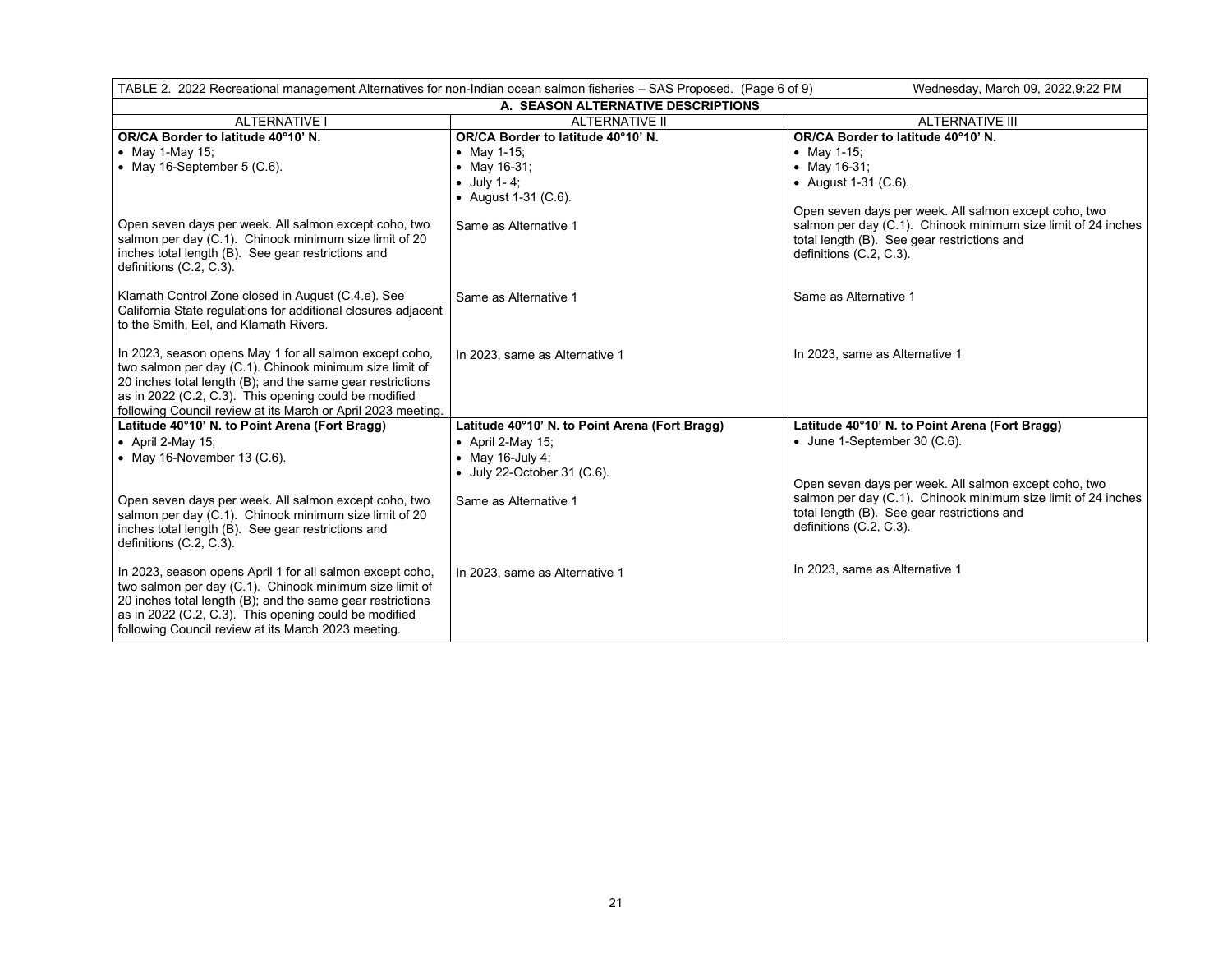| TABLE 2. 2022 Recreational management Alternatives for non-Indian ocean salmon fisheries - SAS Proposed. (Page 7 of 9)<br>Wednesday, March 09, 2022,9:22 PM                                                                                                                                                                                                                                          |                                                                                                                                                                                                  |                                                                                                                                                                                                     |  |  |
|------------------------------------------------------------------------------------------------------------------------------------------------------------------------------------------------------------------------------------------------------------------------------------------------------------------------------------------------------------------------------------------------------|--------------------------------------------------------------------------------------------------------------------------------------------------------------------------------------------------|-----------------------------------------------------------------------------------------------------------------------------------------------------------------------------------------------------|--|--|
| A. SEASON ALTERNATIVE DESCRIPTIONS                                                                                                                                                                                                                                                                                                                                                                   |                                                                                                                                                                                                  |                                                                                                                                                                                                     |  |  |
| <b>ALTERNATIVE I</b>                                                                                                                                                                                                                                                                                                                                                                                 | <b>ALTERNATIVE II</b>                                                                                                                                                                            | ALTERNATIVE III                                                                                                                                                                                     |  |  |
| Point Arena to Pigeon Point (San Francisco)<br>• April 2-May 15 (C.6).                                                                                                                                                                                                                                                                                                                               | Point Arena to Pigeon Point (San Francisco)<br>• April 2-May 15 (C.6).                                                                                                                           | <b>Point Arena to Pigeon Point (San Francisco)</b><br>• April 2-30;<br>$\bullet$ June 20-September 30 (C.6).                                                                                        |  |  |
| Open seven days per week. All salmon except coho, two<br>salmon per day (C.1). Chinook minimum size limit of 24<br>inches total length (B). See gear restrictions and definitions<br>$(C.2, C.3)$ .                                                                                                                                                                                                  | Same as Alternative 1                                                                                                                                                                            | Open seven days per week. All salmon except coho, two<br>salmon per day (C.1). Chinook minimum size limit of 24 inches<br>total length (B). See gear restrictions and definitions (C.2,<br>$C.3$ ). |  |  |
| • May 16-November 13 $(C.6)$ .                                                                                                                                                                                                                                                                                                                                                                       | $\bullet$ July 1-October 31 (C.6).                                                                                                                                                               |                                                                                                                                                                                                     |  |  |
| Open seven days per week. All salmon except coho, two<br>salmon per day (C.1). Chinook minimum size limit of 20<br>inches total length (B). See gear restrictions and definitions<br>$(C.2, C.3)$ .                                                                                                                                                                                                  | Same as Alternative 1                                                                                                                                                                            |                                                                                                                                                                                                     |  |  |
| In 2023, season opens April 1 for all salmon except coho,<br>two salmon per day (C.1). Chinook minimum size limit of<br>24 inches total length (B); and the same gear restrictions<br>as in 2022 (C.2, C.3). This opening could be modified<br>following Council review at its March 2023 meeting.                                                                                                   | In 2023, same as Alternative 1                                                                                                                                                                   | In 2023, same as Alternative 1                                                                                                                                                                      |  |  |
| Pigeon Point to U.S./Mexico Border (Monterey)<br>• April 2-May 15 (C.6).                                                                                                                                                                                                                                                                                                                             | Pigeon Point to U.S./Mexico Border (Monterey)<br>$\bullet$ April 2-May 15;<br>• May 16-October 2 $(C.6)$ .                                                                                       | Pigeon Point to U.S./Mexico Border (Monterey)<br>• April 2-May 15 (C.6).                                                                                                                            |  |  |
| Open seven days per week. All salmon except coho, two<br>salmon per day (C.1). Chinook minimum size limit of 24<br>inches total length (B). See gear restrictions and definitions<br>$(C.2, C.3)$ .                                                                                                                                                                                                  | Open seven days per week. All salmon except coho, two<br>salmon per day (C.1). Chinook minimum size limit of 24<br>inches total length (B). See gear restrictions and<br>definitions (C.2, C.3). | Same as Alternative 1                                                                                                                                                                               |  |  |
| • May 16-October 2 (C.6).                                                                                                                                                                                                                                                                                                                                                                            |                                                                                                                                                                                                  | • May 16-October 2 (C.6).                                                                                                                                                                           |  |  |
| Open seven days per week. All salmon except coho, two<br>salmon per day (C.1). Chinook minimum size limit 20<br>inches total length. See gear restrictions and definitions<br>$(C.2, C.3)$ .                                                                                                                                                                                                         |                                                                                                                                                                                                  | Same as Alternative 1                                                                                                                                                                               |  |  |
| In 2023, season opens April 1 for all salmon except coho,<br>two salmon per day (C.1). Chinook minimum size limit of<br>24 inches total length (B); and the same gear restrictions<br>as in 2022 (C.2, C.3). This opening could be modified<br>following Council review at its March 2023 meeting.                                                                                                   | In 2023, same as Alternative 1                                                                                                                                                                   | In 2023, same as Alternative 1.                                                                                                                                                                     |  |  |
| California State regulations require all salmon be made available to a CDFW representative for sampling immediately at port of landing. Any person in possession of a salmon with a<br>missing adipose fin, upon request by an authorized agent or employee of the CDFW, shall immediately relinquish the head of the salmon to the State (California Code of Regulations Title<br>14 Section 1.73). |                                                                                                                                                                                                  |                                                                                                                                                                                                     |  |  |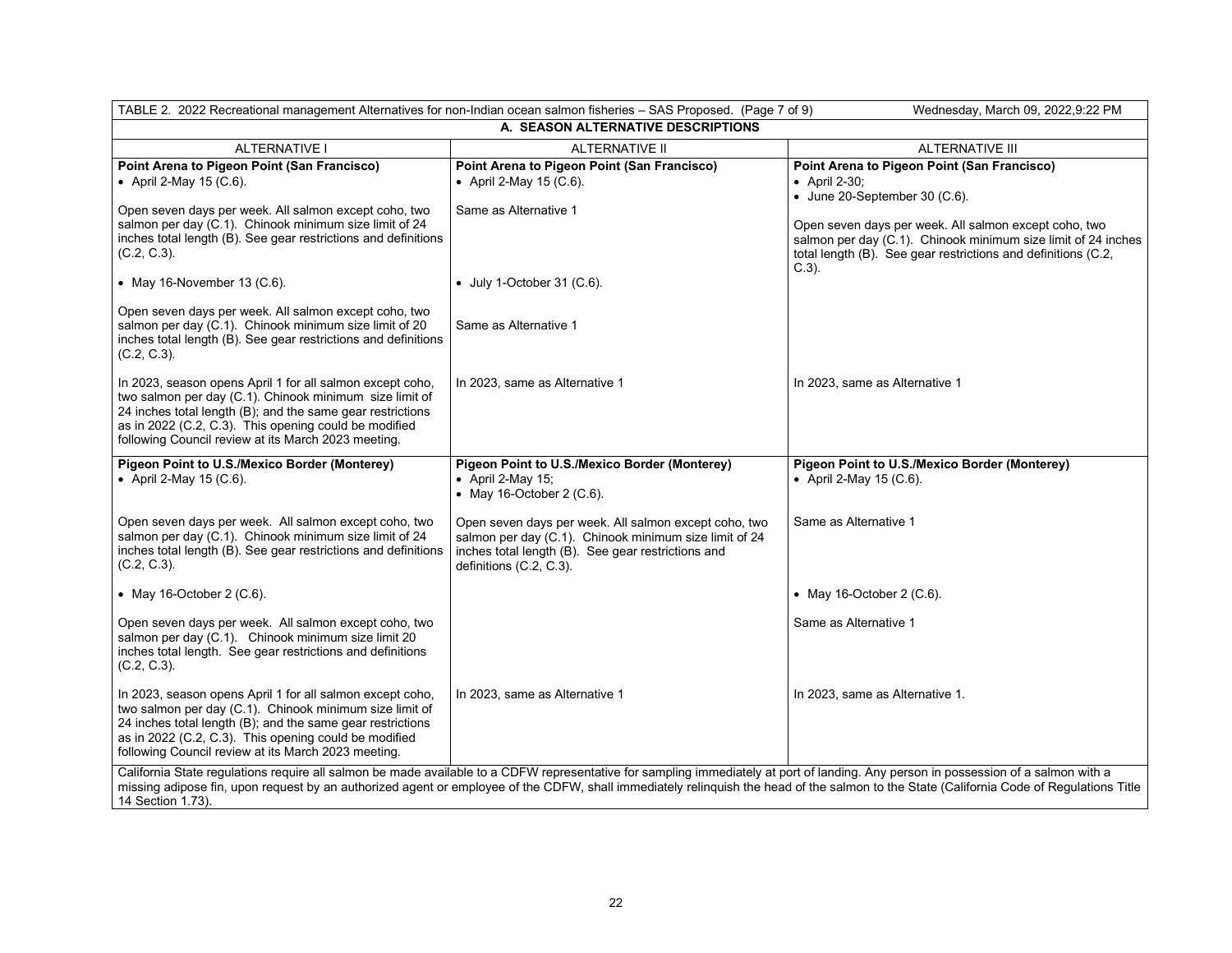TABLE 2. 2022 Recreational management Alternatives for non-Indian ocean salmon fisheries – SAS Proposed. (Page 8 of 9) Wednesday, March 09, 2022,9:22 PM

| Area (when open)                                                                | Chinook | Coho                     | Pink |
|---------------------------------------------------------------------------------|---------|--------------------------|------|
| North of Cape Falcon (Westport and Col R)                                       | 22      | 16                       | None |
| North of Cape Falcon (Neah Bay and La Push)                                     | 24      | 16                       | None |
| Cape Falcon to Humbug Mt.                                                       | 24      | 16                       | None |
| Humbug Mt. to OR/CA Border                                                      | 24      | 16                       | None |
| OR/CA Border to Pt. Arena. (Alt 1 and 2)                                        | 20      | $\overline{\phantom{a}}$ | 20   |
| OR/CA Border to Pt. Arena. (Alt 3)                                              | 24      | -                        | 24   |
| Pt. Arena to Pigeon Pt. (Alt. 3)                                                | 24      | $\blacksquare$           | 24   |
| Pt. Arena to Pigeon Pt. through May 15 (Alt. 1 and Alt. 2)                      | 24      |                          | 24   |
| Pt. Arena to Pigeon Pt. beginning May 16 (Alt. 1 and Alt. 2)                    | 20      |                          | 20   |
| Pigeon Pt. to U.S./Mexico Border (Alt 2, and through May 15 in Alt 1 and Alt 3) | 24      | ٠                        | 24   |
| Pigeon Pt. to U.S./Mexico Border (beginning May 16 in Alt 1 and Alt 3)          | 20      |                          | 20   |

## **B. MINIMUM SIZE (Inches) (See C.1)**

#### **C. REQUIREMENTS, DEFINITIONS, RESTRICTIONS, OR EXCEPTIONS**

C.1. Compliance with Minimum Size and Other Special Restrictions: All salmon on board a vessel must meet the minimum size or other special requirements for the area being fished and the area in which they are landed if that area is open. Salmon may be landed in an area that is closed only if they meet the minimum size or other special requirements for the area in which they were caught. Salmon may not be filleted prior to landing.

*Ocean Boat Limits*: Off the coast of Washington, Oregon, and California, each fisher aboard a vessel may continue to use angling gear until the combined daily limits of Chinook and coho salmon for all licensed and juvenile anglers aboard have been attained (additional state restrictions may apply).

- C.2. Gear Restrictions: Salmon may be taken only by hook and line using barbless hooks. All persons fishing for salmon, and all persons fishing from a boat with salmon on board must meet the gear restrictions listed below for specific areas or seasons.
	- a. *U.S./Canada Border to Pt. Conception, California*: No more than one rod may be used per angler; and no more than two single point, single shank, barbless hooks are required for all fishing gear.
	- b. Latitude 40°10' N., California, to Pt. Conception, California: Single point, single shank, barbless circle hooks (see gear definitions below) are required when fishing with bait by any means other than trolling, and no more than two such hooks shall be used. When angling with two hooks, the distance between the hooks must not exceed five inches when measured from the top of the eye of the top hook to the inner base of the curve of the lower hook, and both hooks must be permanently tied in place (hard tied). Circle hooks are not required when artificial lures are used without bait.

## C.3. Gear Definitions:

- a. *Recreational fishing gear defined*: Off Oregon and Washington, angling tackle consists of a single line that must be attached to a rod and reel held by hand or closely attended; the rod and reel must be held by hand while playing a hooked fish. No person may use more than one rod and line while fishing off Oregon or Washington. Off California, the line must be attached to a rod and reel held by hand or closely attended; weights directly attached to a line may not exceed four pounds (1.8 kg). While fishing off California north of Pt. Conception, no person fishing for salmon, and no person fishing from a boat with salmon on board, may use more than one rod and line. Fishing includes any activity which can reasonably be expected to result in the catching, taking, or harvesting of fish.
- b. *Trolling defined*: Angling from a boat or floating device that is making way by means of a source of power, other than drifting by means of the prevailing water current or weather conditions.
- c. *Circle hook defined*: A hook with a generally circular shape and a point which turns inward, pointing directly to the shank at a 90° angle.